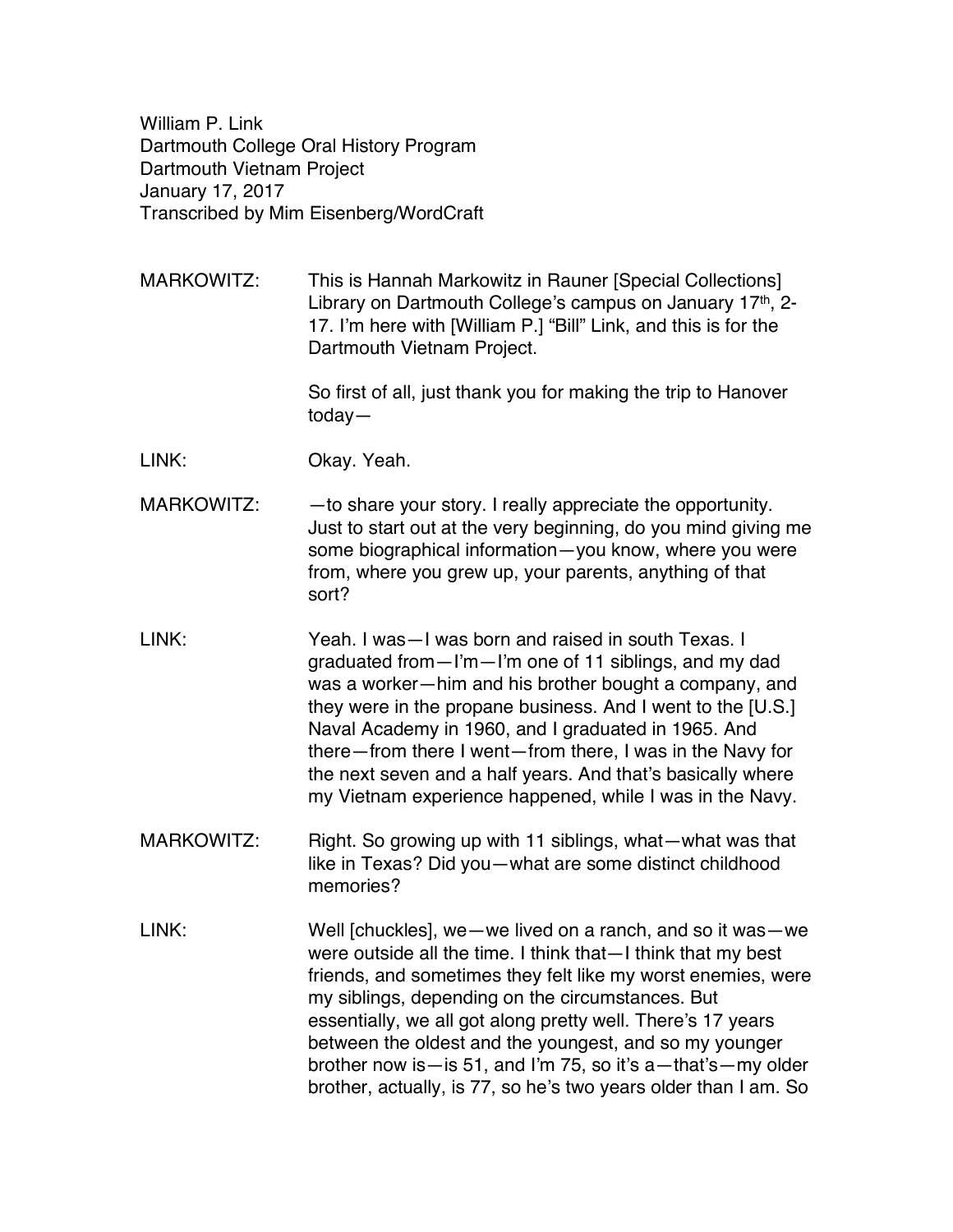that's the 17-year difference between the oldest and the youngest.

And five boys and four girls, and so it's, like—it was pretty even, and we all got along well. As a matter of fact, last—two years ago, we went to a reunion. Actually, it was a wedding, and all of us were there, and it was just really quite a blast, and so it's—it's an experience. Don't get me wrong. [Laughs.] You never feel like you're alone. [Chuckles.]

MARKOWITZ: You said that your father was in the propane business.

LINK: Yes.

MARKOWITZ: Did your mother work at all?

- LINK: My mother was a nurse. She was a nurse before she met my father, and then when they got married, she stopped nursing for the next 17 years and then went back to public nursing once my younger brother was about a year old. And so she was a nurse, and she was a nurse until she retired. I don't know how old she was when she retired, but—but she had a nice, long life. She was 97 when she died.
- MARKOWITZ: Wow.
- LINK: So it was a—but, yeah, so she was a nurse, and he was—he was kind of—he was second in command, I guess, with his—his brother. His brother was a—they—they owned the business together, kind of, but I think my uncle was the primary owner, and my dad was a manager/worker bee, if you would, to the—to the business.

And propane is a big business in south Texas because that's the only way that you can get fuel to the big ranches around and stuff. They would all have propane tanks and stuff, so yeah.

MARKOWITZ: So you were—you were born in 1942?'

LINK: Nineteen forty-one.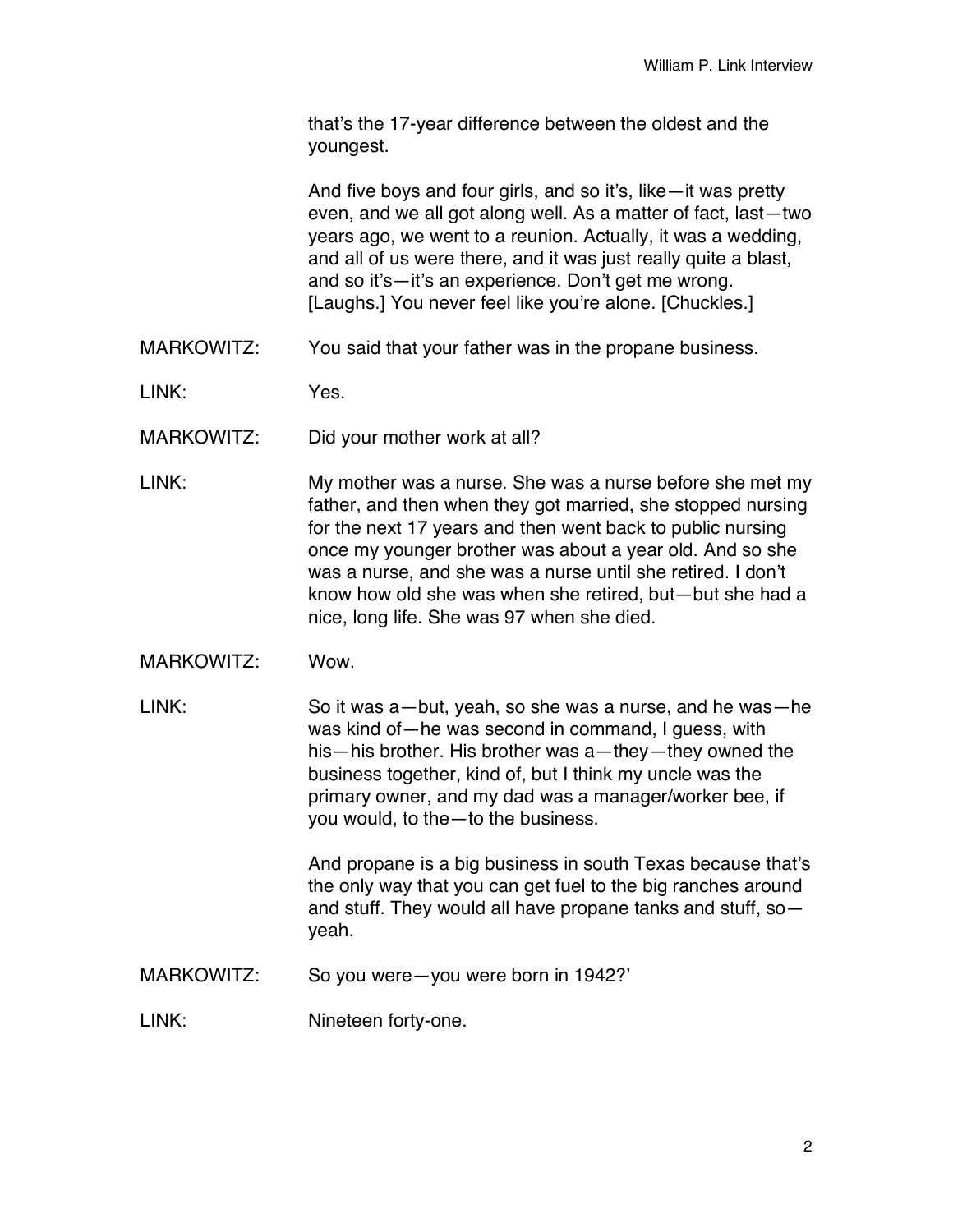MARKOWITZ: Forty-one, okay. And growing up, did you feel like World War II was present at all in your life? I know you were fairly young.

LINK: No, I was born in July of '41, and so I didn't—I didn't really feel like that was—there was much of a presence there. My dad—because he was—at that time, he was a—a telephone lineman. He was considered required by the country to maintain some of the communication systems and stuff like that, and so he was never in the service.

MARKOWITZ: Okay.

LINK: And so—and we lived out—in the country, if you would, in south Texas, and so it was really not a—it was not a big thing in our growing up, that I even remember. The only thing I remember about World War II is that I have an uncle, who I was named after, because I was born on *his* birthday, 25 years later, who was a—a pilot in the [U.S.] Air Force, and he was—he fought—he flew in Europe and flew in Korea as part of World War II. So that's the only part I know about World War II. I mean, that's the only part that was evident at that time. My Uncle Bill used to fly planes there, so that's what we knew then.

- MARKOWITZ: What was your—what was your high school like in Texas?
- LINK: It was—it was a good high—well, actually, let's see, I didn't go to high school—okay, I did go to—the high school I went to was a Catholic high school, St. Joseph's Academy, and it's no longer there, but as I say, I graduated in 1959 there, and it was—it was an all-boys school. We went to—you know, of course, we—I played all the sports that I could there, and I was in all the—I mean, we had theater and acting classes and stuff. And, of course, as an all-boys schools, some of us had to play girl roles [laughter], and I have some pictures of myself dressed up in my dress, and I looked very much like my mother—

MARKOWITZ: [Chuckles.]

 $LINK:$  -at the time, but—so it was just, you know, pretty much a regular high school. Being from Laredo, Texas, which is about 96 percent Mexican—Mexican-Americans that lived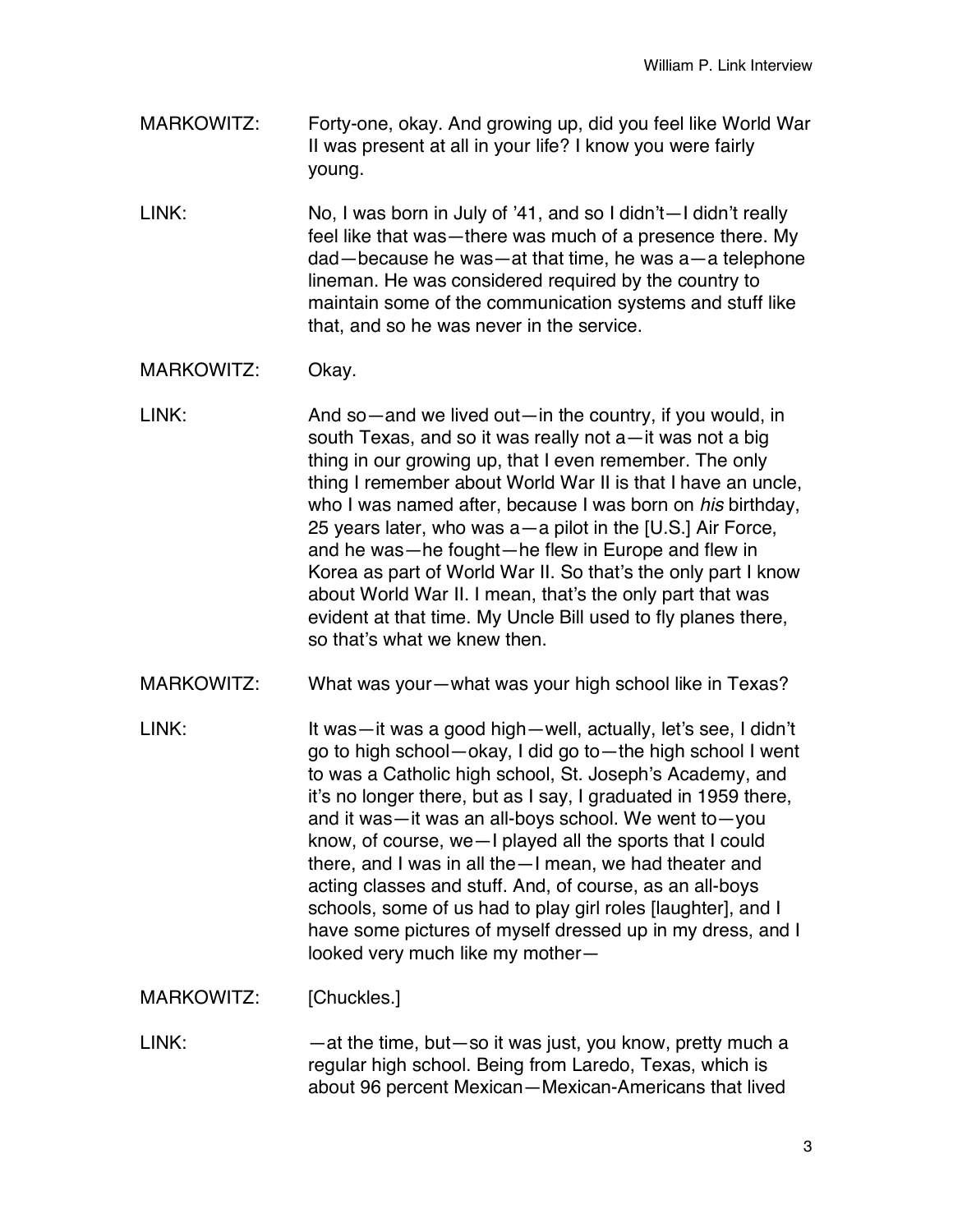there—in my high school class, which was 18 kids, so it's not big, there was two of us that were Anglos, so I was the—you know, we were two Anglos in the high school class. So it was—it was a different—you know, it's growing up as a minority, because that's what we were in—in—in Laredo. And two of my brothers still live there, and—and they are both of them—you know, they're both minorities [chuckles], if you would. [Chuckles.]

So it's a different—you feel—you feel—you don't feel different at the time because that's the way you grow up, but as I've moved to the north—when I went to the Naval Academy, there's a big change, you know? You don't—you don't realize how the racial divide is until you get out of it, and it's—it's different. It really is.

- MARKOWITZ: Did you ever experience any racial tensions in Laredo or-
- LINK: No, I didn't. Maybe I'm too numb to have experienced them [chuckles], but I didn't feel like I did. I mean, it was, like, we were always—you know, it was—some of my best friends as a matter of fact, when I went back to my 50<sup>th</sup> reunion at high school, we all—we speak Spanish, and, you know, we just talk, and—and we talk to each other, and it's just really a—a good relationship. And when my mom died and all my classmates came to her funeral, and it was just—it was kind of a reunion. You know, you get together at weddings and funerals, and that was just one of the evidences. So I didn't-- I—I—again, I didn't experience or feel like I experienced any—any racial tensions or any racial biases at the time.
- MARKOWITZ: Yeah, definitely. It seems like it was the norm.
- LINK: Yeah, it was just a norm, just the way we lived, right. Yeah, yeah, yeah, so—
- MARKOWITZ: So was it common for students from your high school to go to college after?
- LINK: I think pretty much all—well, St. Joseph's Academy was a was a—was run by the Marist Brothers [of the Schools], and it was—it was a tough school to go to. And all of the kids from there—and I—as a matter of fact, I still see a couple of them on Facebook and a couple of them that I communicate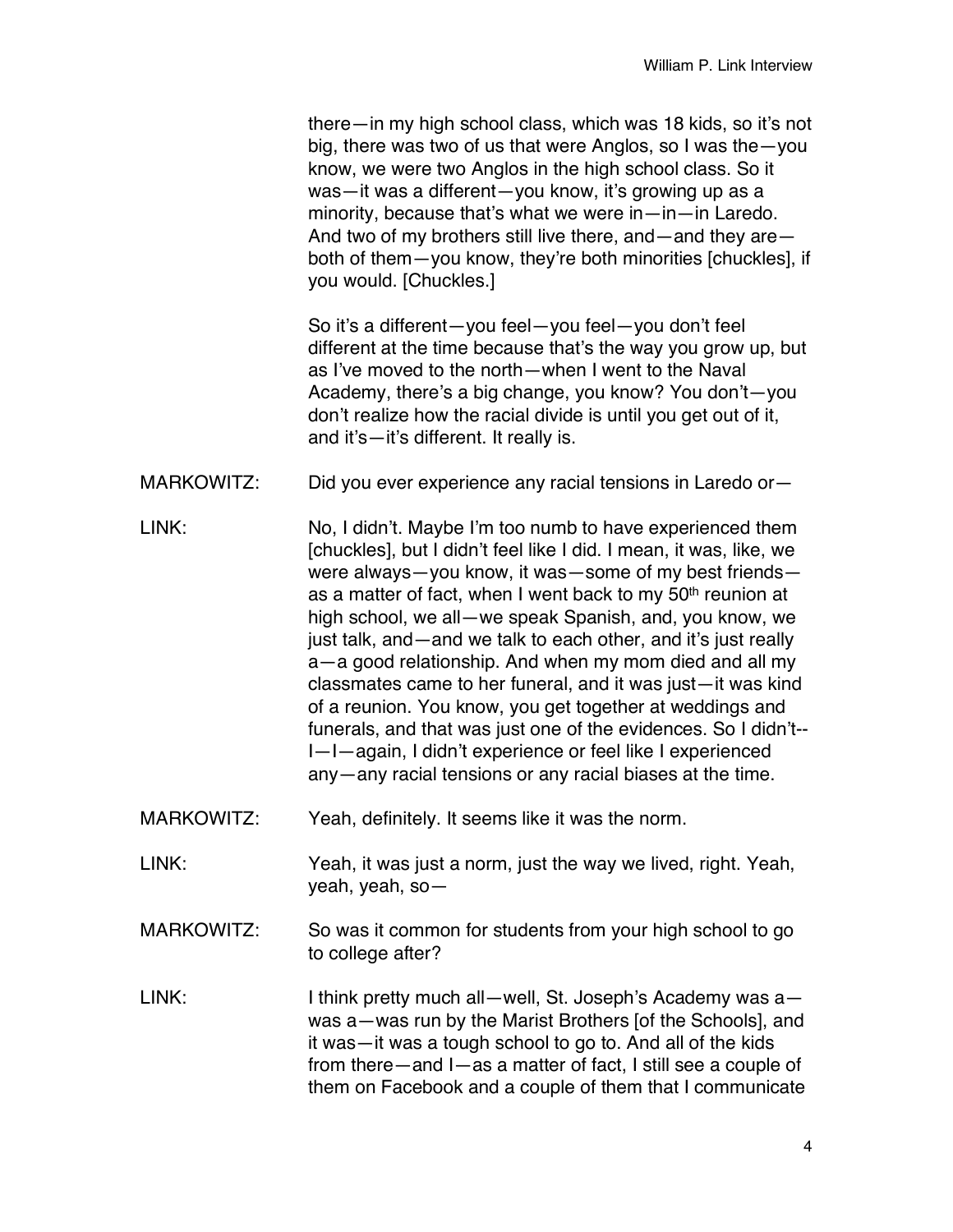with periodically, and they all went to further education. A couple of them have master's degrees. They were teachers and stuff at the University of Texas, some of those, so they—so they did go to further—have better degree—or higher degree education for them.

- MARKOWITZ: So what—what factored into your decision to attend the U.S. Naval Academy?
- LINK: Well, actually, as I said, my uncle was in the Air Force, and so I applied to the—the academies, if you would. Whenever you apply through your representative, you can apply to all three of the academies. Actually, I guess you could apply to the fourth, but I didn't know anything about the [U.S.] Coast Guard Academy at the time. But I applied to the academies, and it's a single application to the three academies.

And as the Air Force Academy is in Colorado, it's a—much closer to where I live, and, of course, my uncle was in the Air Force. I—I got an alternate nomination to the Air Force Academy, which was closer, but I got a principal nomination to the Naval Academy, so I took the principal nomination.

- MARKOWITZ: What is the—what's the distinction between the two?
- LINK: The academies?
- MARKOWITZ: Alternate versus principal.
- LINK: Well, principal nomination means I'm in if I accept it.
- MARKOWITZ: Okay.
- LINK: Alternate nomination means I have to wait for the principal nominee to not accept it [both chuckle], and then I could go. And so there's somebody there that is ahead of me. That's the alternate nomination, yeah.
- MARKOWITZ: And were your parents supportive of your decision?
- LINK: Oh, yeah. Oh, definitely. [Chuckles.] You know, with—with all of us around, if we were going to go to college, it was going to be on our own, pretty much, because they didn't make a lot of money or anything like that, and so—as a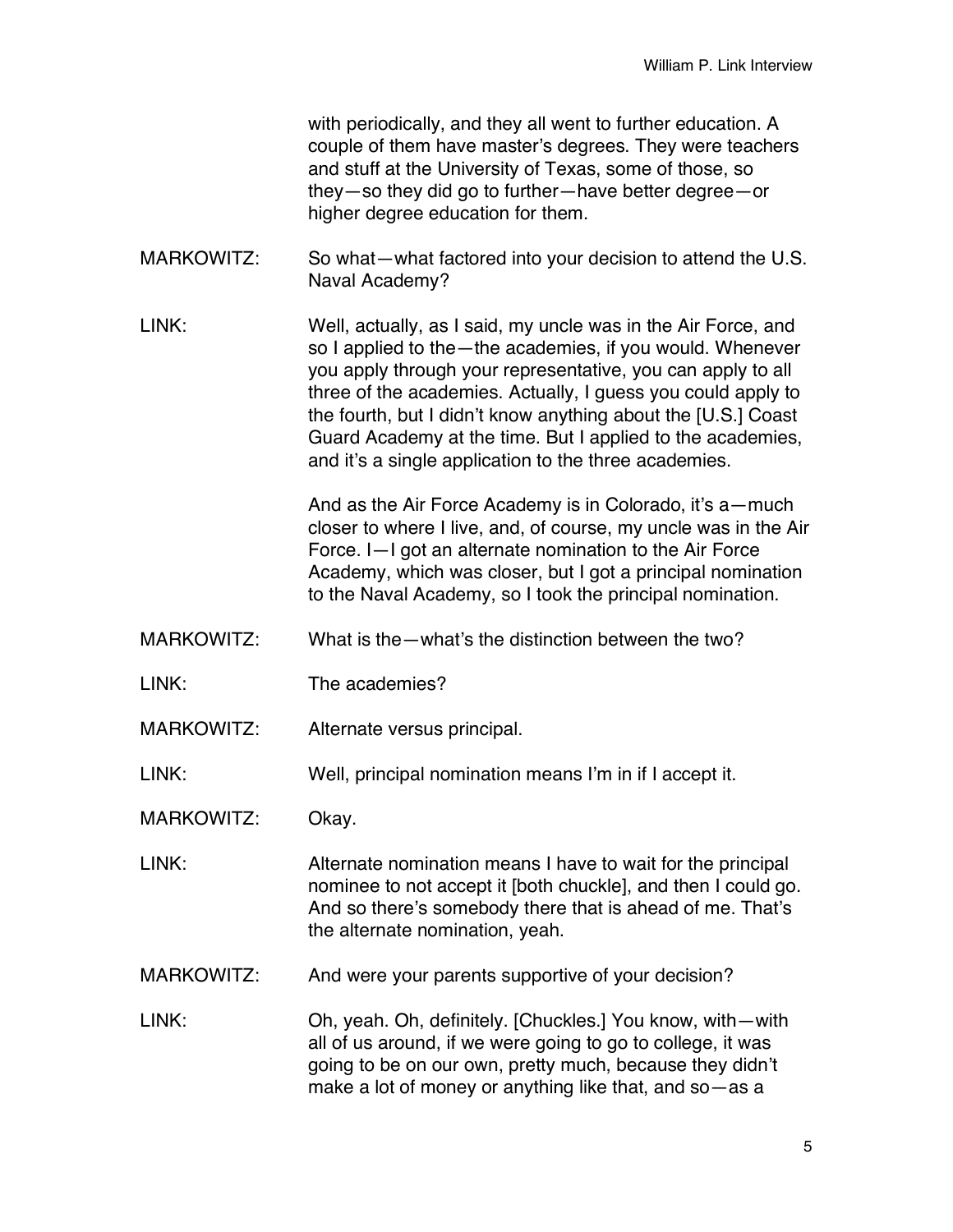matter of fact, I was the first of our family to go to college. I mean, four of the—only four of the 11 kids did get higher degrees than high school. Many of them had degrees in disciplines. My older brother was a—was an electrician, so he went to school as an electrician, but it's just—just the way it was. And so was this—not a question. You know, I was ready to go.

- MARKOWITZ: Did you ever consider not doing one of the three academies, or did you sort of always know that you would?
- LINK: Pretty much—I actually—I didn't apply to any of—or didn't even go out and look at any other higher education schools. I did not.
- MARKOWITZ: So what was it like getting to Annapolis—

LINK: [Chuckles.]

MARKOWITZ: - — from Laredo, Texas, or your first impression?

- LINK: Well, it was really funny because it felt like—when you enter the Academy, they take away all of your rights, and then as you're there, they give them back to you as privileges. [Laughs.] That sounds—that sounds kind of morose.
- MARKOWITZ: [Laughs.]

LINK: But, you know, it's essentially whenever you get in there, it's—you're "Yes, sir," "No, sir," and keep your chin tucked in and walk a straight line and that's it. It's—it's really very strict, at least at the time that I was there, and I think it is it's still pretty strict, from a general perspective, but at the time that I was there, it was prior to their being co-ed—the Naval Academy. And, as a matter of fact, it was in my sen- —it was the year after I graduated that the first co-ed went to the Academy, so that was in 1966 that the first co-eds went to the Academy.

> So it was—it was different. And it was very difficult for me because, you know, being—whenever you're—whenever you're on a ranch in south Texas, the thing that you do is you have chores, and so you go out and do them, and you're very independent. Well, when you get to the Academy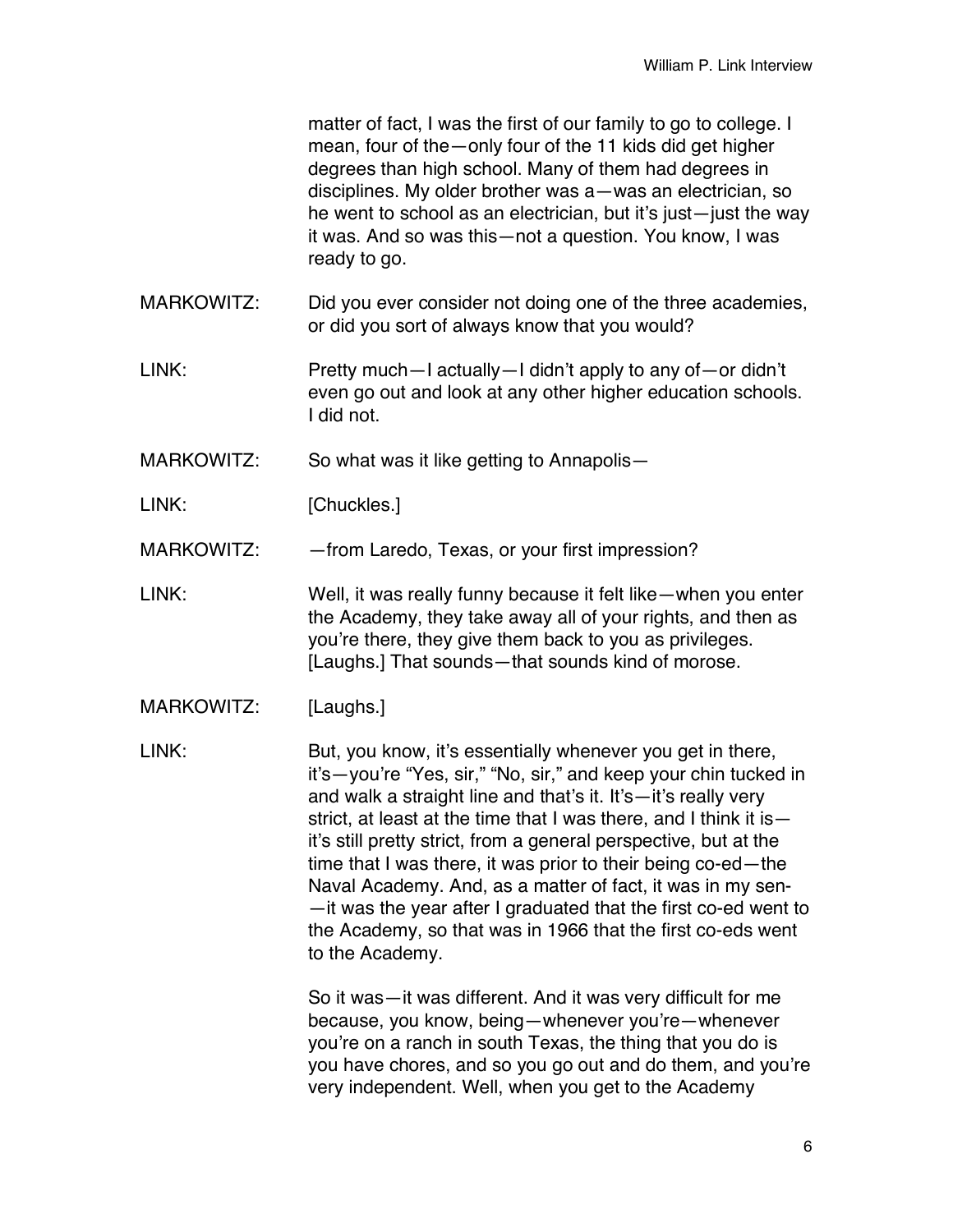[chuckles], they want to take those independents [sic] away, and then—and then build it up. So it—it was—it was difficult for me. No question about it.

- MARKOWITZ: What was—what were some of the hardest things to get used to there?
- LINK: Well, this is—you know, at the time, of course—I'm a little bit older now, but at the time, I think that it was having some of the upperclassmen, how—again, this is—this is an internal thing. I think having some of the upperclassmen, who thought that they knew better, having you do something in a certain way and a person that was brought up independently and felt that they knew the better way for doing it—that was—that was the toughest thing, is to—is to go against your nature, if you would, as you went forward.
- MARKOWITZ: Right. What was—what was the atmosphere among the students at the time?
- LINK: At the Academy?
- MARKOWITZ: At the Academy. Were politics present?
- LINK: [Laughs.] We didn't—[Chuckles.] Especially at the plebe year, politics was nothing. There were—I mean, we were obviously aware of the politics going around, and I was at the Academy when John F. Kennedy was assassination, and our—and—and at that funeral, we all marched at JFK's funeral, so I was in JFK's funeral as a—as a midshipman, marching in the funeral parade.

So we were aware of what was going on, and it was all part of our lives, but it wasn't anything that directed our lives in any specific way.

- LINK: Outside of your naval training there, obviously, what did you study or do? Any extracurriculars?
- LINK: At the Naval Academy? I was—I—in sports, again. I was—I was a wrestler. I was in the lightweight football program, which is 150-pound football program. And those are the two main organized athletics that I was in. You know, I played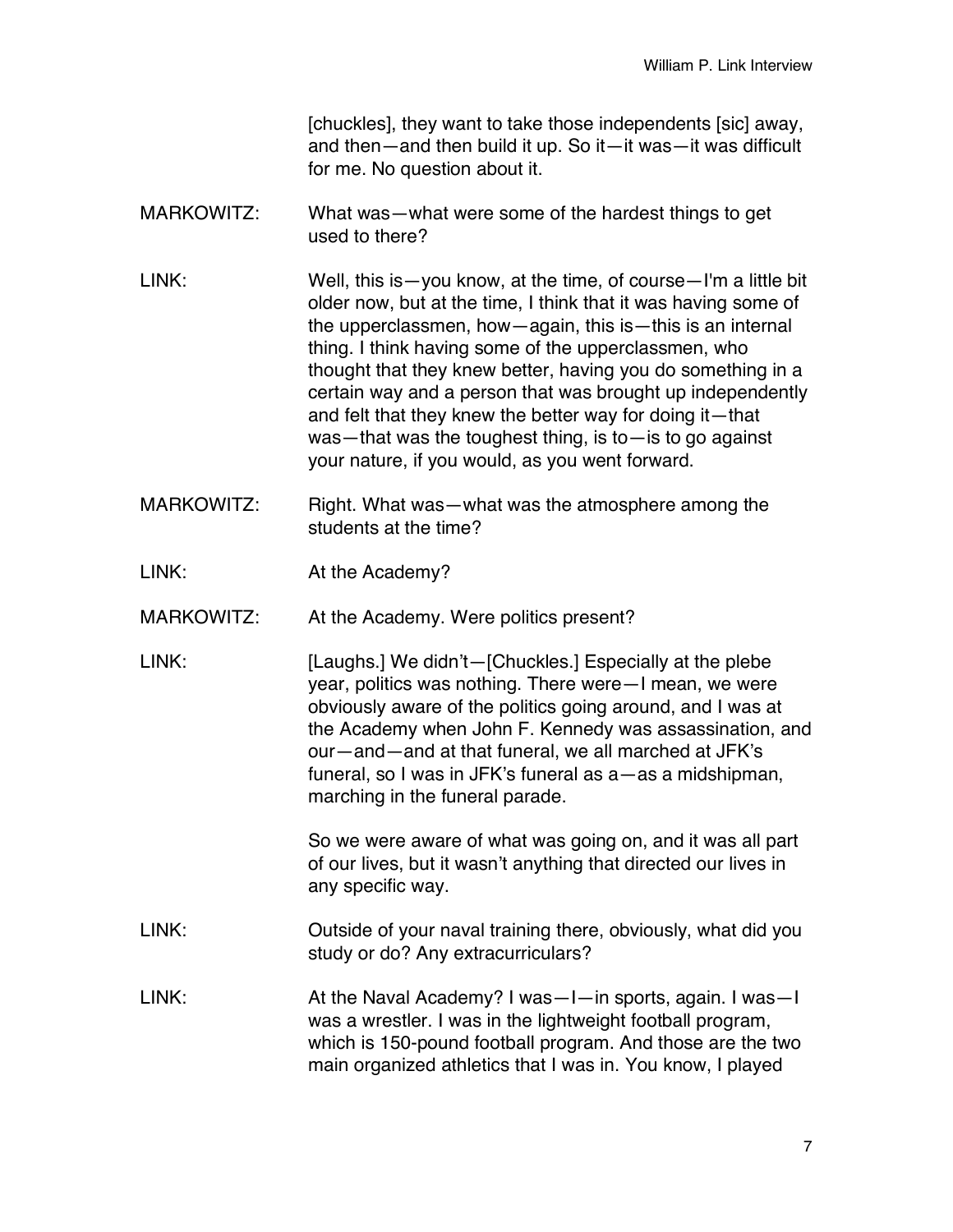soccer and lacrosse, and we did all those kind of things on the side.

I was also in the Spanish Club, and as part of that, I was a foreign exchange student in Peru for a half year or three, four months. And while I was there—that was one of the things that—that I did. I went to the Peruvian Naval Academy [sic; Naval Academy of Peru] for about four months, and then I did travel in Peru while I was there, but I did take classes at the Peruvian Naval Academy. So that's kind of the other things [chuckles] that I did.

MARKOWITZ: What was that like?

LINK: I mean, I was—oh, that was—that was—that was very interesting. Again, there was two of us that year that went there, and we lived in the dorm with—you know, I had thr-  $-$ I had two roommates. It was three of us in the room. We spoke Spanish all the time. We marched with them and l lived with them and ate with them. We went out on the town with them.

> And then we did—during their break, as—we did travel the country a little bit with—with kind of a guardian, if you would [chuckles] that took us around, and we did go to a couple of places. We went to Saksaywaman, which was an ancient Inca area, where there was pretty much—it's in an area where the artifacts and everything were kind of underground, because they had to be dug in.

> We did go to Machu Picchu, which is the big Inca ruins there. We did go to Toquepala [Caves], which is in the southern part of—of the country. And then we went to the Brazilian jungle, and I'm trying to think of the name of the town that was on the—on the Amazon River. And it's the last navigable port on the Amazon River as you're coming in from the west—from the east. It's the westernmost navigable port. And so that gives Peru a different—as a different country in South America in that it has a west coast and an east coast port, where pretty good-sized ships can come into, because they come up the Amazon River. The Amazon River doesn't look like a river when you're standing on the banks because you can't see the other side, you know. [Chuckles.]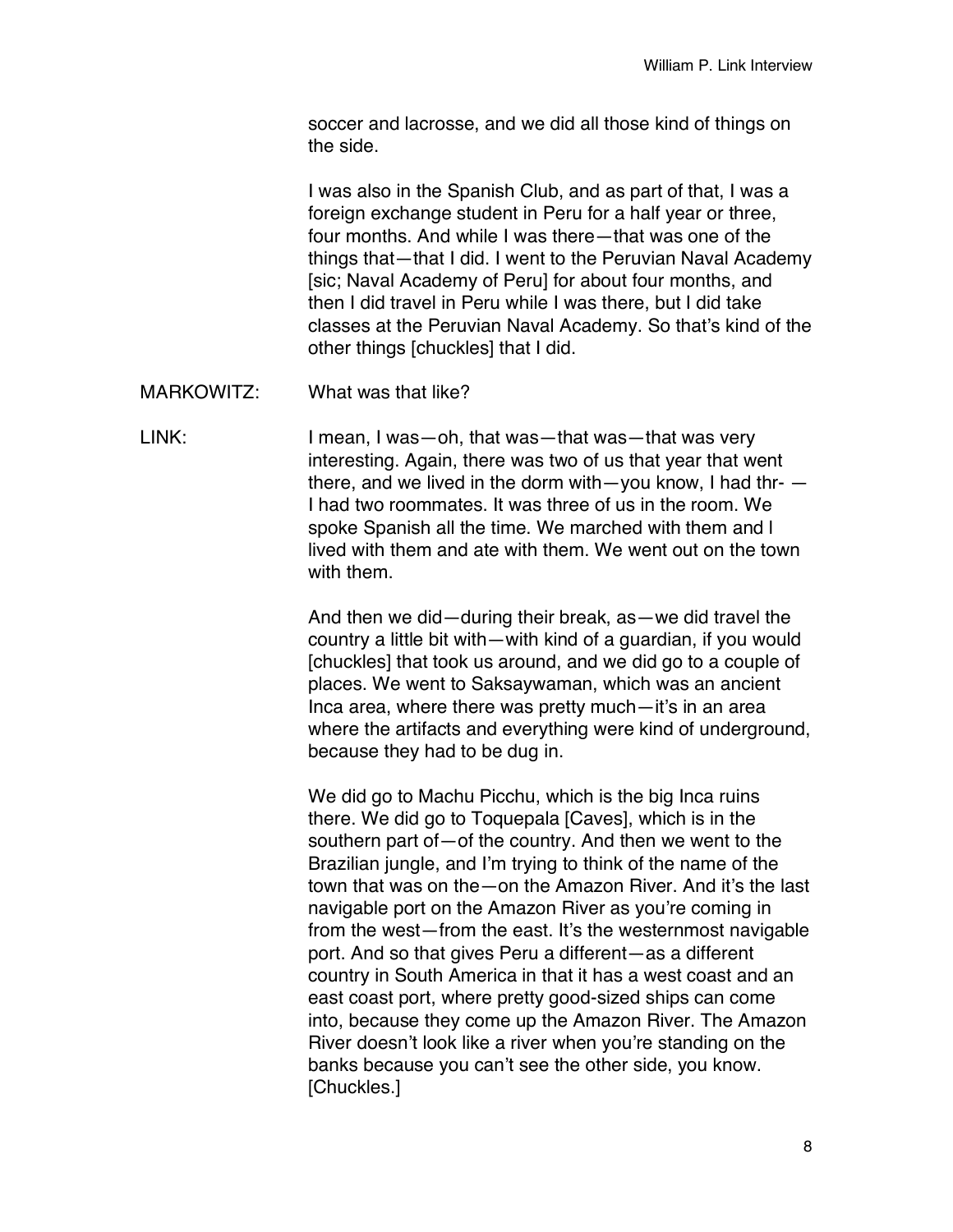And so—and that was quite a—and so it was interesting in traveling in those things, plus the fact that—of going to the Peruvian Academy, if you would, and just attending classes with them.

- MARKOWITZ: Were there a lot of differences between the Peruvian Academy and what you were used to?
- LINK: Well, I think that there—I think there were. There—obviously, there were. But because it was new and we weren't going to be there that long, it didn't seem to—[Chuckles.] It wasn't a big thing that just came out and slapped me in the face. I mean, we did march to classes. We did march to meals. We ate meals and stuff, and the meals obviously were different because they were—it was a different country and everything, but it—so—I don't—they don't stand out, if you would.
- MARKOWITZ: So graduating from the Naval Academy, what—could you just walk through sort of, like, the expectations for graduates immediately after they finish school?
- LINK: Well, before we completed school, we had our assignments, you know? And then from there we would—we would graduate and then, pretty much depending on the assignment, you either went directly to it or you had a little time off before you went directly to it. I mean, there was some Rhodes scholars that—who were going to have some time off, that went to England to do their additional education there.

But I was assigned to the USS *Nicholas* [DD-449] out of [Naval Station] Pearl Harbor [Hawaii]. And I was to be a communications officer on that ship. And prior to going there, I had to go and do communications school. And so I had to learn about the radios and Morse code and the different things that we would have to have, and to be able to take care of those equipment—

And also, part of it was something that we—it's—it's—it's ingrained in you at the Naval Academy but not really taught to you, is that I would be managing people there, and I didn't have people management skills, you know, that were really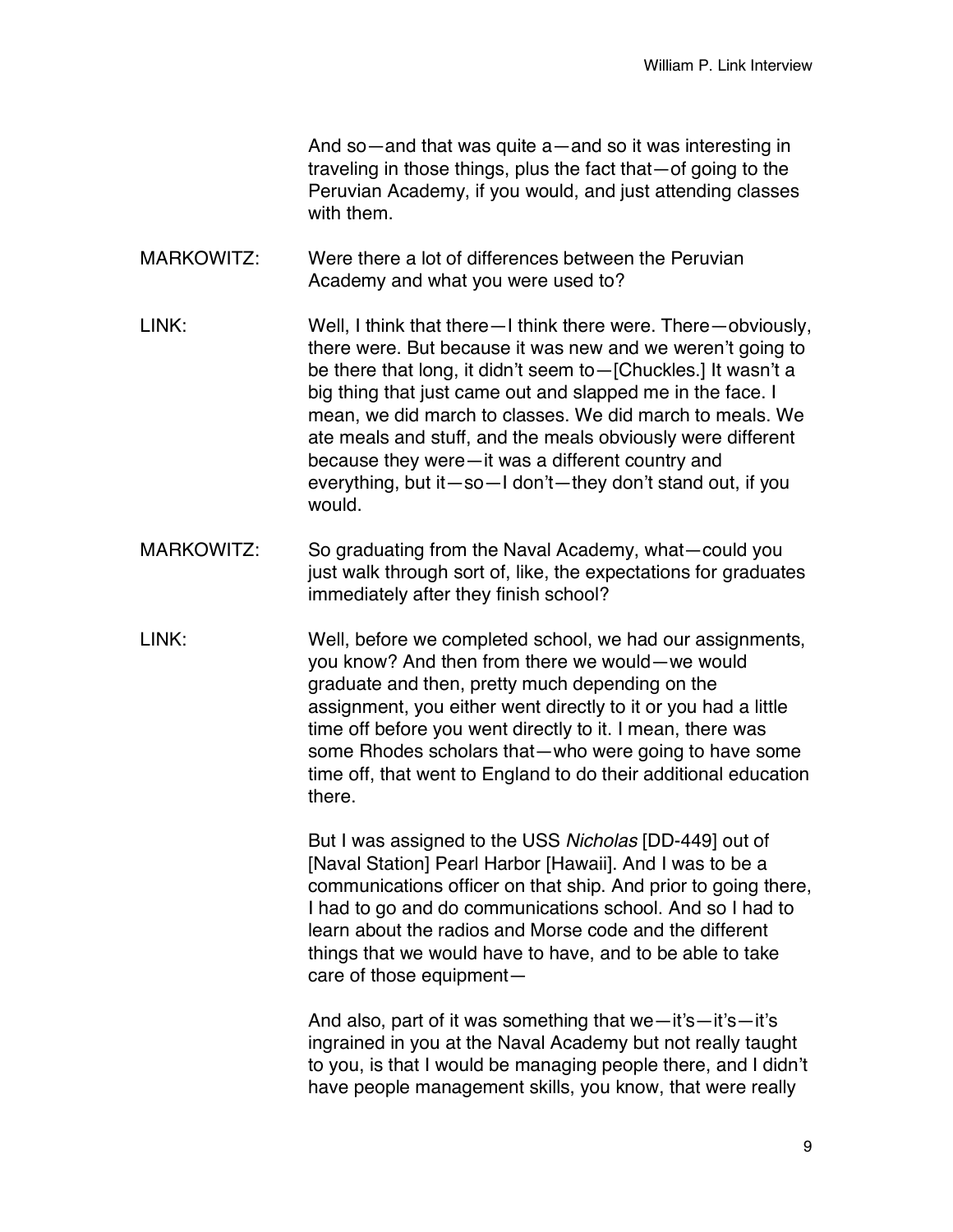taught to me. And so that was something that I—that the the communications schools brought up and really kind of pointed out, that you would be in charge of, you know, electricians and radiomen and so on and so forth that are in charge of the communications. And so I was CIC [Combat Information Center] and communications officer on that destroyer.

- MARKOWITZ: Did you have any input at all into your assignment, or was it sort of whatever they handed you?
- LINK: No, no. We—we put down what we would like to do. I wanted to be a pilot. My eyes didn't allow that, okay? And now I guess that they do have some corrective surgery that can correct that, but at the time they didn't, and so I wasn't allowed to be a pilot, so I was going to be on the surface Navy, which is basically in ships.

And that's the biggest part of the Navy, obviously [chuckles]—that's what the Navy is, you know? I mean, there are some—there are some surface jobs that if you do have handicaps—i.e., color blindness and other things that you can do—one of my classmates was—became a supply officer. His name was Roger [T.] Staubach. And he was, you know, the great big football player, and he has all kinds of awards, and he played for the Dallas Cowboys and so on and so forth. But whenever he graduated, he went to be a supply officer, and he played football for the Navy, the Navy team at the time.

But so it—there's—there's—there are—there are some things that you can put in for, but it's kind of—it's—it's not a specific; it's generally an area, if you would.

- MARKOWITZ: What was the—what was the communications school like?
- LINK: Well, it was basically learning about the communications equipment that the Navy had at the time. It was learning about the CIC, which is Combat Information Center, on a destroyer. It has all kinds of radars and radar tracking devices and how you track—it's just basically going to school to learn how these—how this equipment works and how you use it.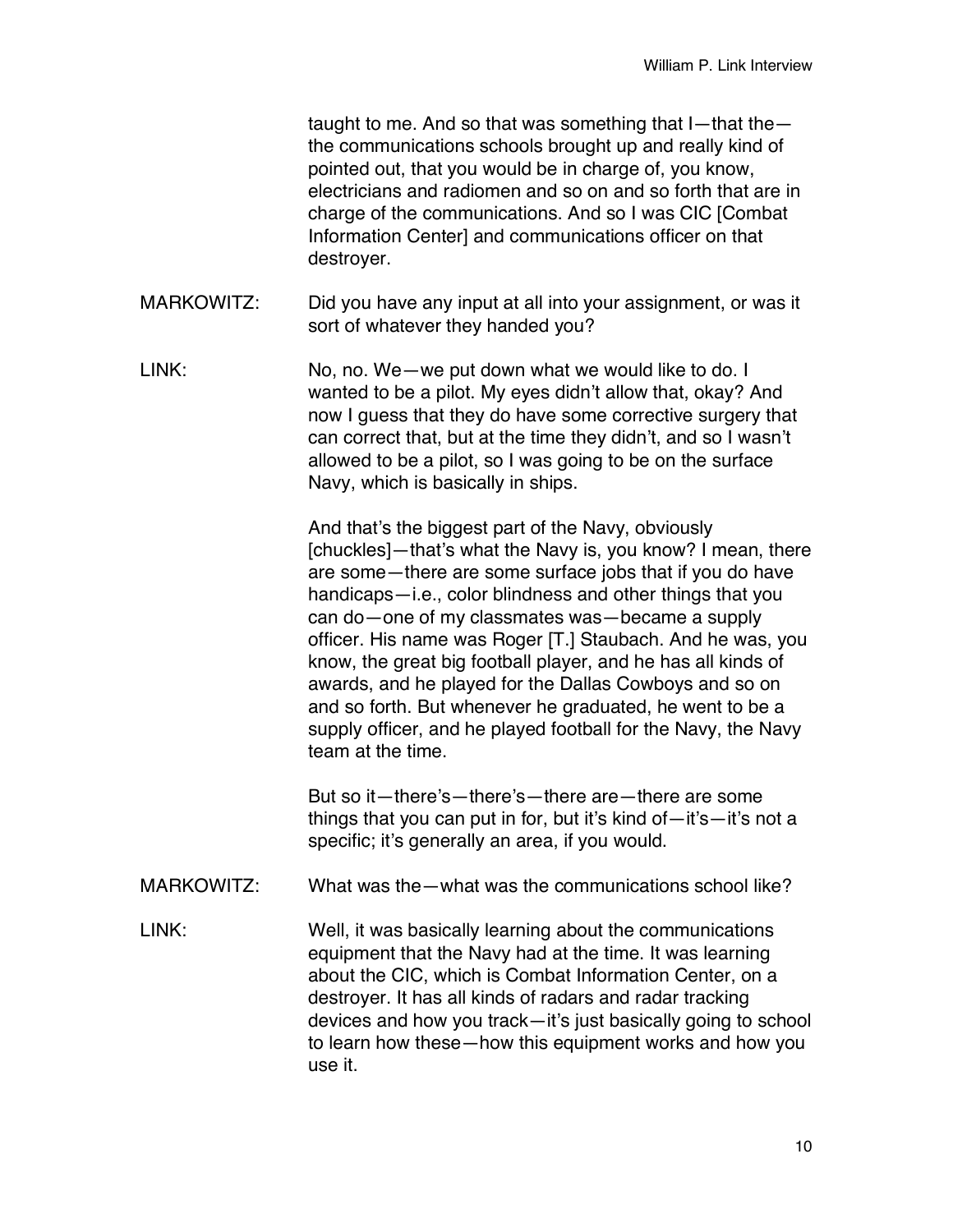To be in charge of it, you should know how to use it, and so—and that's basically what it was. And so it was basically putting you inside of a—of a Combat Information Center and having you run through the different positions and—and learn about them and know how to adjust feed and gain and so forth so that you can look at the scopes and know what what—what you're seeing whenever the—whenever the strobe passes. And so it's—it basically is kind of a hands-on training, but it's artificial, if you would. It's not real, but it's it's hands-on training, and they—they run you through different programs like that.

- MARKOWITZ: Great. Did you—did you have any background in any of that technology?
- LINK: On the ranch in south Texas? No. [Laughter.] No, at the Naval Academy they do teach you—our degree was in what was it called? Hmm. Well, we did go through some of that stuff at the academy because we—part of—some of our classes were out on the yard patrol boats, which is—they call them YPs. And those had all of these scopes and radars and so forth, and you would—you would do some of that. And so we did have some of that at the Academy. We did have some of that training, yes. And the communications equipment also.
- MARKOWITZ: So the—the ship you were on, the USS *Nicholas*?

LINK: Right.

MARKOWITZ: It was a destroyer?

LINK: Right.

MARKOWITZ: Can you just elaborate a little more the function of the destroyer, especially during the time you were on it?

LINK: Yeah. The USS *Nicholas* was DD-449. It was the oldest commissioned destroyer in the Navy. It was older than I was at the time. It was in World War II. It was actually almost sunk in World War II. It was a—about a—it was—it was a destroyer that had some modifications done to it so that it could have what they call—it had a—a—it was an antisubmarine heli- —it was [an] anti-submarine destroyer.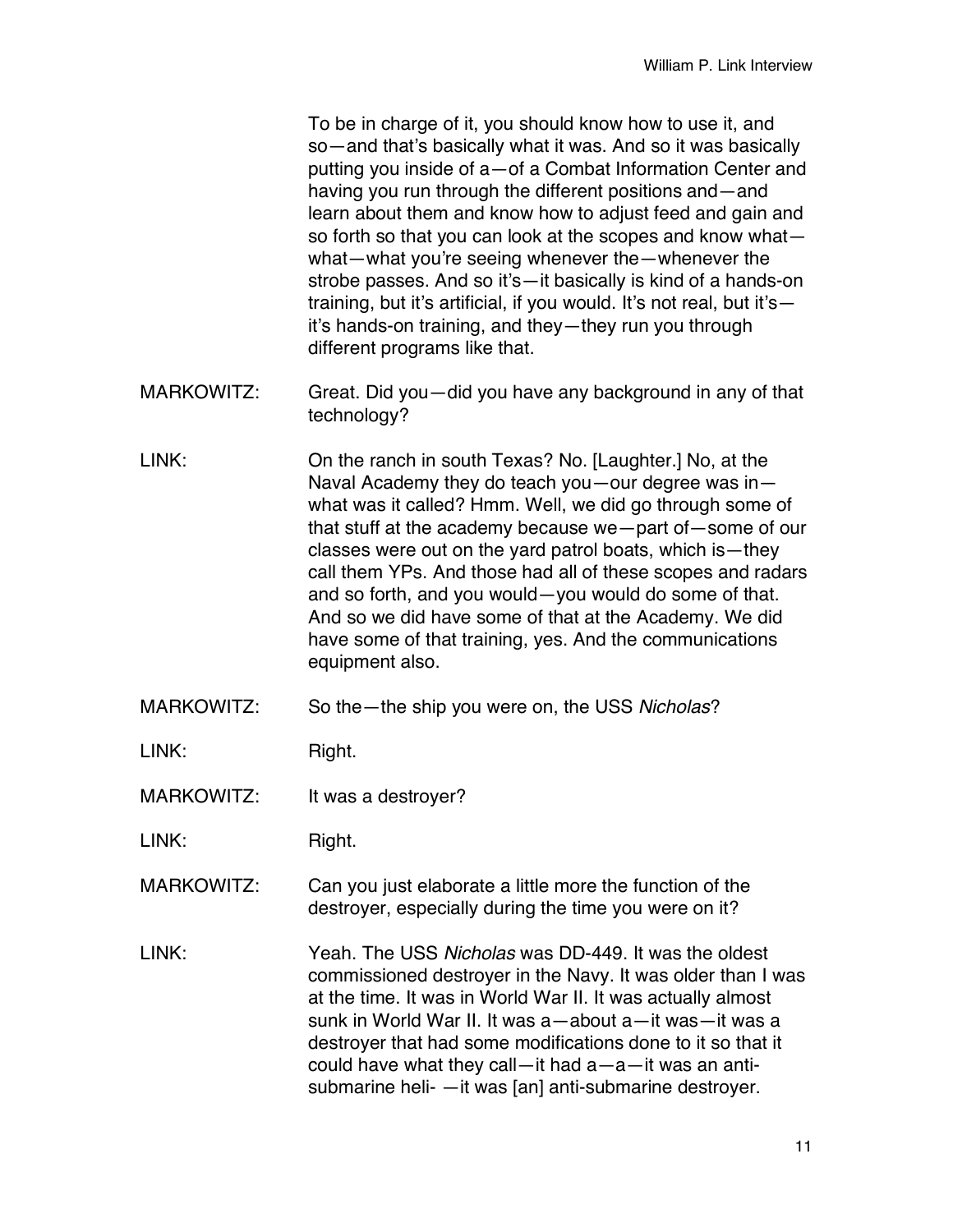It had specific sonar and radar devices that allowed it to do some anti-submarine searching. But as most destroyers, it was also a patrol and a—a guard ship. Whenever you're out in a fleet, if you would, of a carrier and some—and cruisers and so forth that are the major ships in a fleet, you have destroyers surrounding them that are kind of barriers to—to submarine approaches and so forth.

And we did—and we were—that's what the—that's what the *Nicholas* was, and it was—like I say, it was stationed out of Pearl Harbor, and we went to WESTPAC, which is the western Pacific area of operation[s], twice during the time I was there. And it was—and part of that time, as I mentioned in my bio, was doing gunfire support off of the coast of Vietnam. And so we did fire our guns [chuckles], you know. We didn't see anything because those guns can fire, I don't know, 17 miles or something like that. [Chuckles.] And so we just had some spotters that could spot, and we could shoot, and then they could tell us to adjust and so forth from that.

But it was a—but basically a shipboard life: six months out, into ports, you know, and you're pretty much living at sea, probably 85 percent of the time. The other 15 percent of the time, you may be in port, depending on the circumstances and so forth.

We did spend a little bit more time in port than we should have because we did hit a typhoon, and the ship had a main longitudinal, which is the main structure, fore and aft, that cracked because we hit a rogue wave that was about—well, our bridge is 42 feet above the water line, and the water came in the bridge. [Laughs.] And so—and so the wave was big. [Laughs.]

MARKOWITZ: Wow.

LINK: And so—and so it did—and so we did go into the Philippines at that time to—into dry dock and have to have that worked on.

MARKOWITZ: What were some of the other things that the destroyer was involved in when it was in the WESTPAC?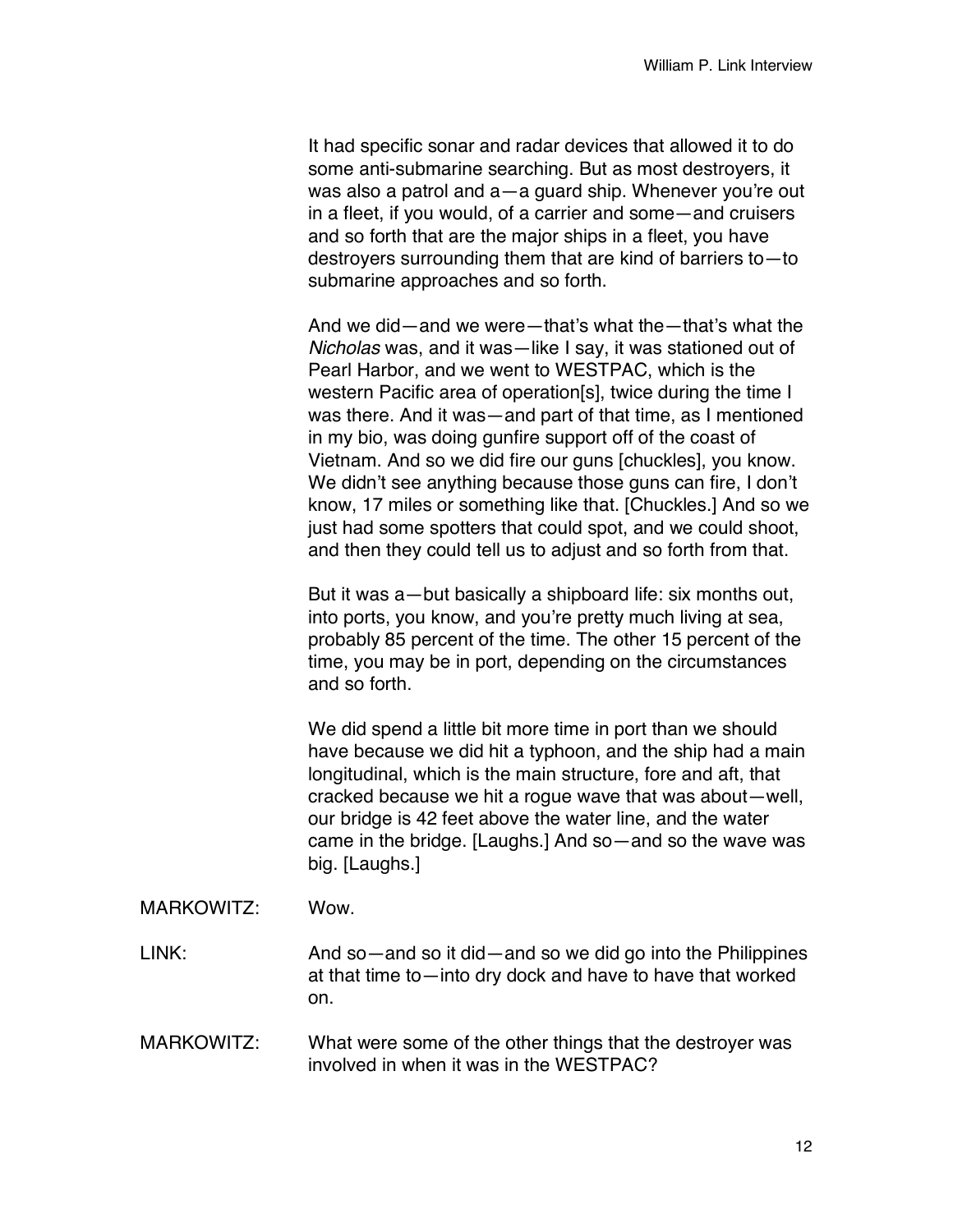LINK: Any time the destroyer is out there, it's basically plane guard detail. Whenever the carrier is launching or bringing aircraft in from—from flights that they have to perform, and maintenance and so forth that they do periodically, the destroyers are called plane guards, and so they're off the stern of the carrier so that if something happens, they can race up and pick up the pilot or pick up the pieces. We did pick up a pilot while I was on board, because his plane didn't make it back and he parachuted out. So that's basically what they're doing out there. They're—they're guarding the they're guarding the ship—they're guarding the main convoy, if you would, of ships from any foreign attacks.

> We—at that time, of course, it was kind of—there was nothing out there that—that I can think of. We were pretty much—I mean, we did come up with—against some of the not against, but we did meet some other navies and communicate with some other navies out there, but we didn't—but that's basically what the destroyers' job was, was a—as a protection for—one of the protective elements of the convoy, if you would. Yeah.

MARKOWITZ: You mentioned a big part of your job as the communications officer was sort of managing people.

LINK: Yeah.

MARKOWITZ: What-what was that like?

LINK: Well, it was different for me because, you know, having never managed people before—and I have a—a very handson management style. I don't give directions as much as I participate in the management and work with the people that I manage, and that carried on throughout my management career. But it was—it was basically talking to the people and taking care of their issues also, because we all have problems and issues, and working with them on those problems.

> But making sure that they were trained appropriately and properly and making sure that they were—if they had any questions or concerns, that if I didn't have the answer, I knew I could go to one of my chiefs, who was very well read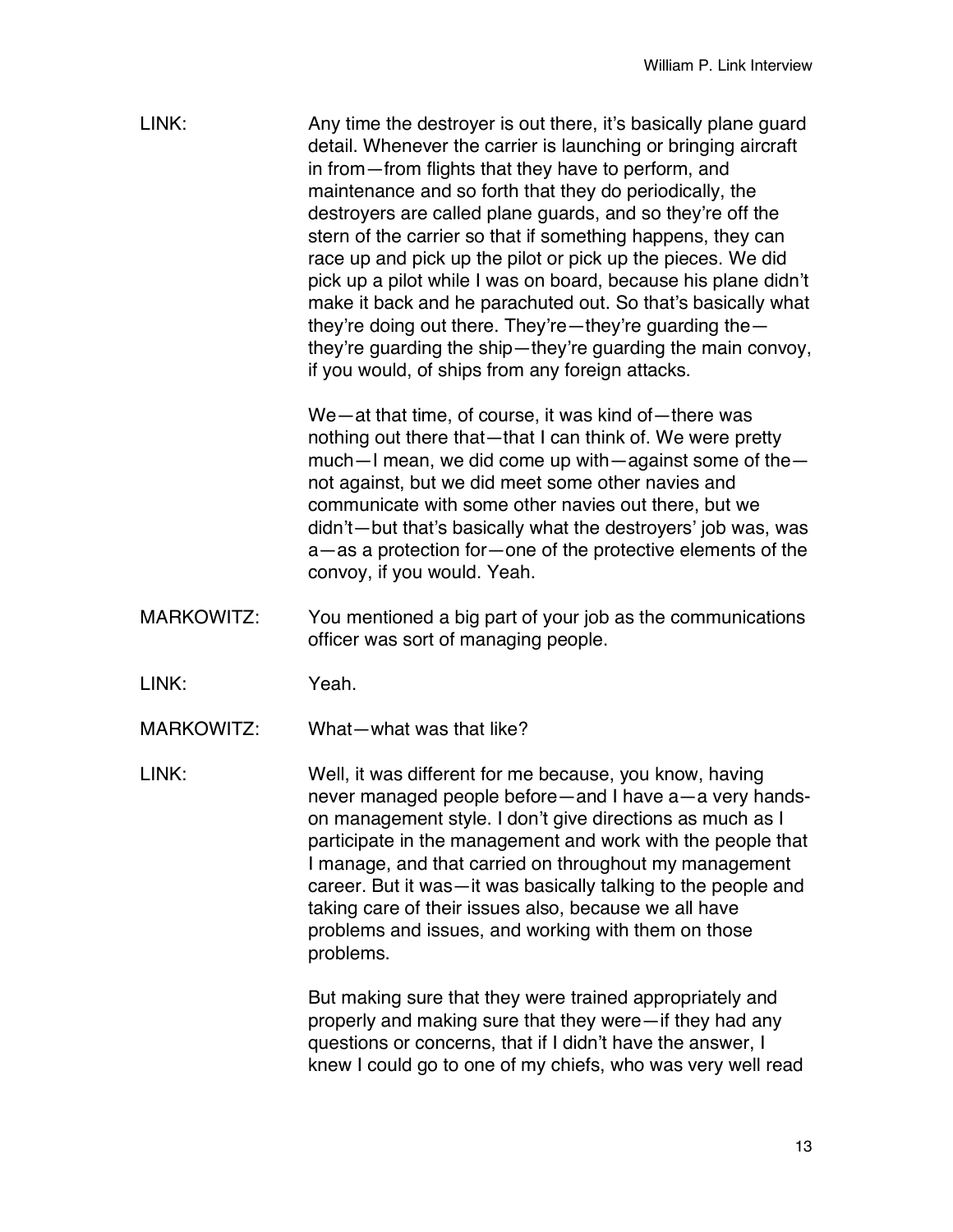in all of the particulars of the—of the area that we were working in, and he could help the individual.

But that was basically the job. Also to do performance reviews and to—and to work with those people. If there was any problems, try to get them through those problems, anything that happened on shore, making sure that you're a loving father, if you would. In other words [chuckles], you know, knock them down pretty good but make them understand what they had to do.

But also to support them and—and—and be their support, because, you know, you're—you're by yourself, and everybody's away from their family out here, and so the ship *has* to become family. And so it—and that's basically what the job was, was being in charge but being benevolently in charge [chuckles], if you would. I don't know if that's a good word or not.

- MARKOWITZ: Do you feel like your ship did sort of become family?
- LINK: Oh, yeah. No, there was no question about it. I can remember the captain—and I can remember the name—you know, the chief engineer was Buddy Small; the captain was Hofstetter [archivist note: spelling uncertain]. Now, this is way back when. You know, this is, like, in '66 and '67, so it's a long time ago. And—and I know that we did—and we went out on the town together, and we were—you know, if we were in shore patrol, we were in shore patrol together. But, yeah, I think that the ship *does* become a family, and whenever we get back to port, it really—that really evidenced because you don't kind of your own ways; you kind of stay you know, you go to each other's houses when you're back in port, too, so it's—you really—that really becomes your family at the time.
- MARKOWITZ: Did any problems ever arise on board?

LINK: Oh, yeah. We have—you know, we have—always have people who seem to buck the system or have an attitude that is kind of against the norm of the military strictness of the attitude—as an attitude. But I think that they—there was nothing that we really—there was nothing that caused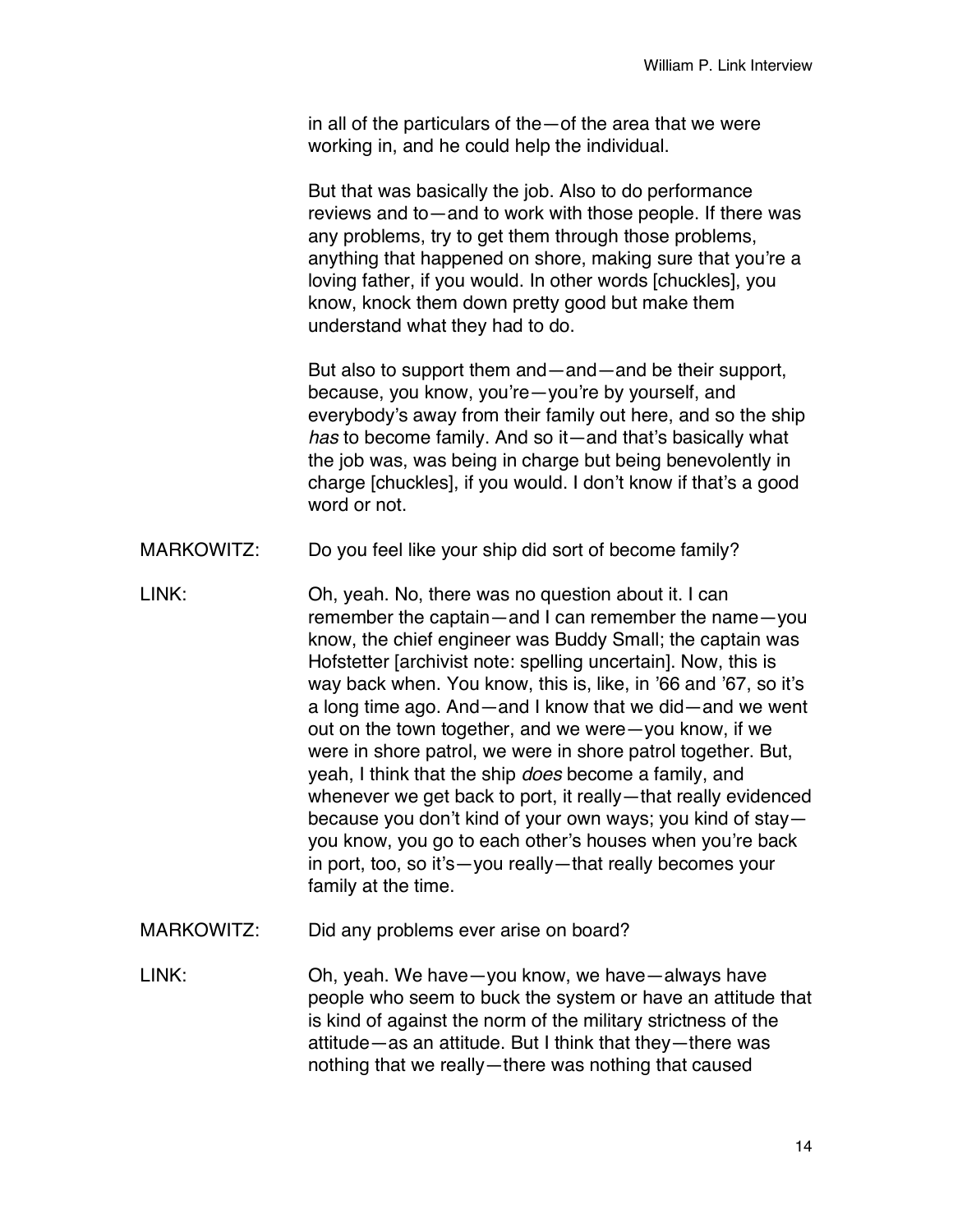anybody to go to jail [chuckles] or anything like that for. But, you know, we always had people—

And then—and—and—and basically, in the Navy, the chief petty officers are the ones who kind of run the Navy, and they're the ones that, you know, you really work closely with and make sure that you—they know—there are some people in the Navy that are incredible at their job. And, I mean, whenever you—whenever you look at a person who can do their job so well but then when they get into public, sometimes they just—they—they—they overdrink or they or something like that, and it—and it causes some real conflicts, and so working with the chief petty officer and working with those individuals and trying to allow them some leeway when they're in public but not getting too far away, but also knowing that whenever they're on the ship, I mean, you *have* to depend on them for some of the things that they can do, that they can do so well, you know. And they really it's really a—it really does turn into a family, if you would, because you really know each other. I mean, you can't live that close and rub shoulders that close without knowing somebody.

- MARKOWITZ: You weren't—so you weren't actually doing your in-country service in Vietnam at this time, but you said you did make trips to the coast?
- LINK: No, we just—we just—we were qunfire support off the coast at this time. Now, this was in 1967—1966 and '67, when I first graduated. And in 1967 I came back from that tour, and I was assigned to go to—the name of the school was—I can't think of the name of the school right now. But it was—it was in Newport, Rhode Island.

And the school was command duty officer school in Newport, Rhode Island, and that was a next grade up because I had been assigned a job as chief engineer on the next destroyer. The degree at the Naval Academy gave us a big—it was—it was engineering—it was an engineering degree, and so that degree at the Naval Academy allowed us to know a lot about engineering, but also the command duty officers school and chief engineer school that I went to in Newport really taught me more about the engineering part of—of the ship.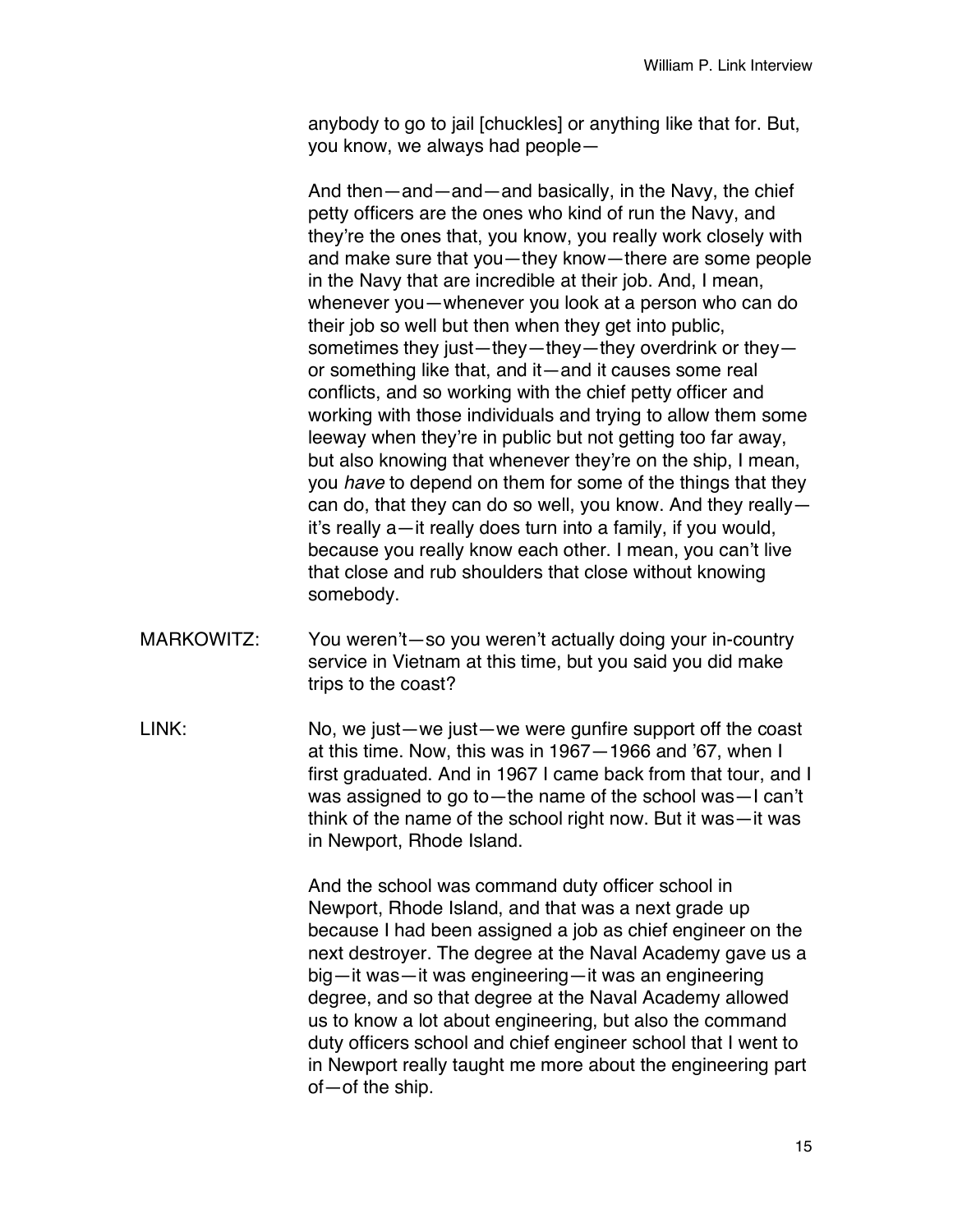And I was going to be assigned to another destroyer [chuckles], and this time it was going to off the east coast. That destroyer was the USS *Brownson*, and we—and I was in that command duty officer engineering school for six months, and so in early '68—well, actually—yeah, it was in early '68 that I got out of that school and I was assigned to the USS *Brownson*, 868, DD-868.

And so I was stationed in Newport. And being stationed out of Newport, of course we did a lot of the different tours that we do. We—we went down to the Caribbean [Sea] and did some training down there with submarines—against submarines, and so we had—again, this was another antisubmarine destroyer. It had—had some special designs within it that allowed it to do some things that other destroyers couldn't do.

And it was during this time in 198 and '69 that I met my wife, and she was from Rhode Island, and we got married in September of '68, just before we deployed to go to the Mediterranean [Sea]. So we were going to go to the Mediterranean at that time, so we—this is all not Vietnam stuff.

- MARKOWITZ: No, this is—this all very interesting, too.
- LINK: [Laughs.]

MARKOWITZ: This is great.

LINK: But—so we went into the Mediterranean and—well, Jeanne and I had gotten married in September of - September 28<sup>th</sup> of 1968, and then the ship got under way. And she was a teacher in Rhode Island at the time, and the ship went over to—this is the EASTPAC now [chuckles], the eastern Pacific.

> And we went—the first thing that we did is we went up to well, while we were in WESTPAC, we did go down to Australia, so we did cross the International—the Equator down there. We had—right after we left Hawaii, we crossed the International Date Line going that way, but we went and crossed the equator. And, of course, whenever you cross the equator anytime, you have to be a "shellback." And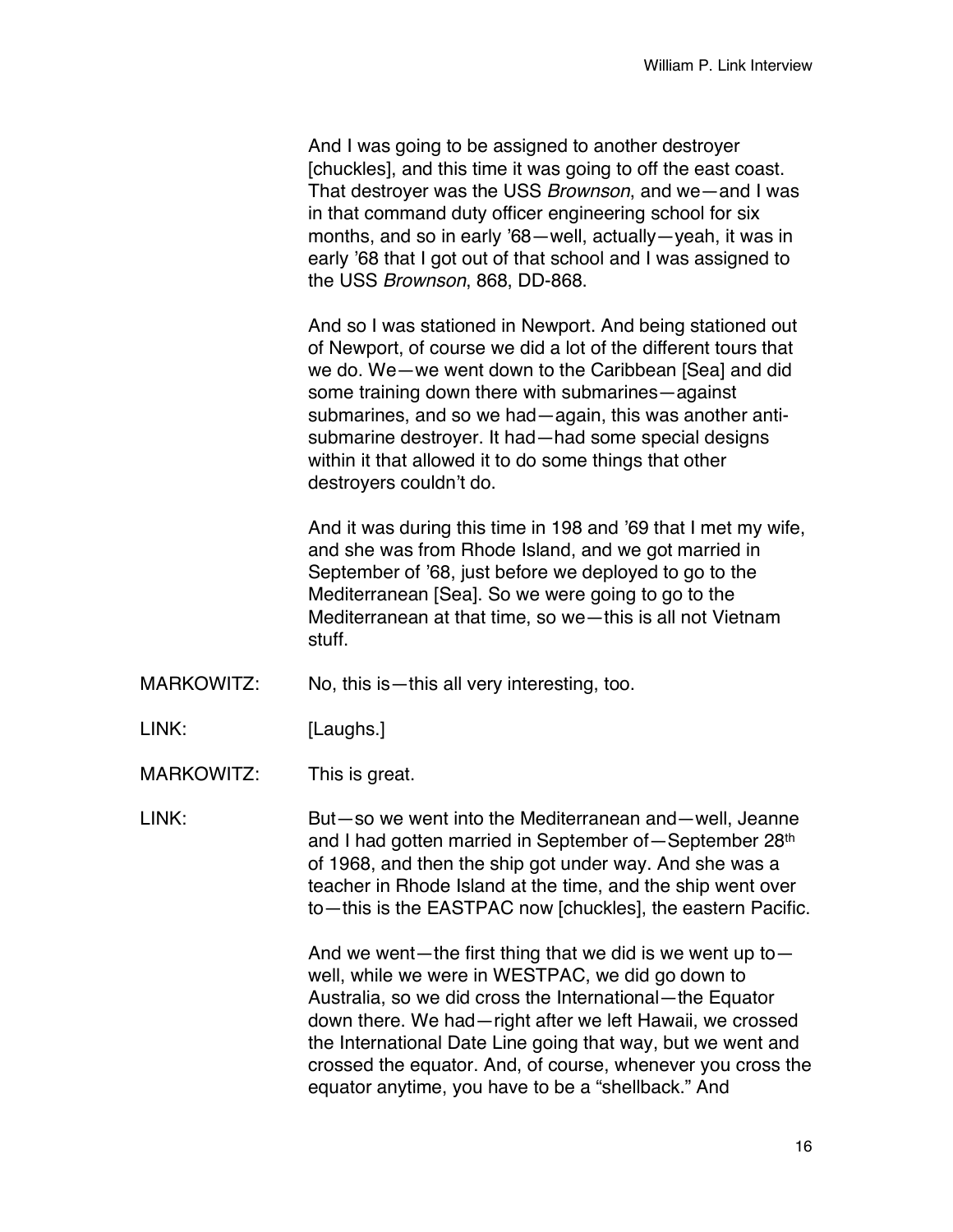"shellback" is—is a term that's used in the Navy, and they put people who have never crossed it before through an initiation, where you have to bow down to all the chiefs and everything [chuckles] like that. But it's—it's kind of a—a—a ceremony, if you would, as the ship crosses the equator that you—you go through.

Well, when we were in—going off of—out of Newport, we went up to the north Atlantic, and whenever you cross that line, which is the—what is that called? Hmm. Anyway, you go through another initiation because now you're not crossing the equator but you're crossing the—the—the northern—the northern line. So you get up there and you go up to—we went up to Norway and to—so we did get into Copenhagen [Denmark] and Norway and so forth.

But—so we—those are all events that we went through. But we did finally go into—after Liverpool, England, and—and Spain—I don't think we went into Portugal, but we went all around into Barcelona, Spain, and then that's—and at that time, my wife came over, and we did some traveling in Spain a little bit there. And then she port-hopped with us, because then we went to Gaeta in Italy, and she came, and we met in Italy, and then we drove [to] some different places there.

But, again, the ship was—was doing a little bit different work because it was not in a convoy, if you would. It was kind of on its own, and it was doing different ports, and just kind of a show-the-flag—we did have a carrier with us, but it was when you're in the Mediterranean, it's nothing like when you're in the western Pacific, which is so huge. But in the Mediterranean—and so we—it was more of a show-the-flag, go into ports.

We went into Turkey and Istanbul. We went into Greece and—and, of course, Italy and Spain and Morocco and, you know, into different ports while we were there and pretty much did a lot of work with foreign navies—you know, combined work with the Italian navy—you know, the different navies that we would work with and do just some—some drills, if you would, with those navies.

And then we came back from the—we came back from the Med, and I'm trying to think when we got back. We got back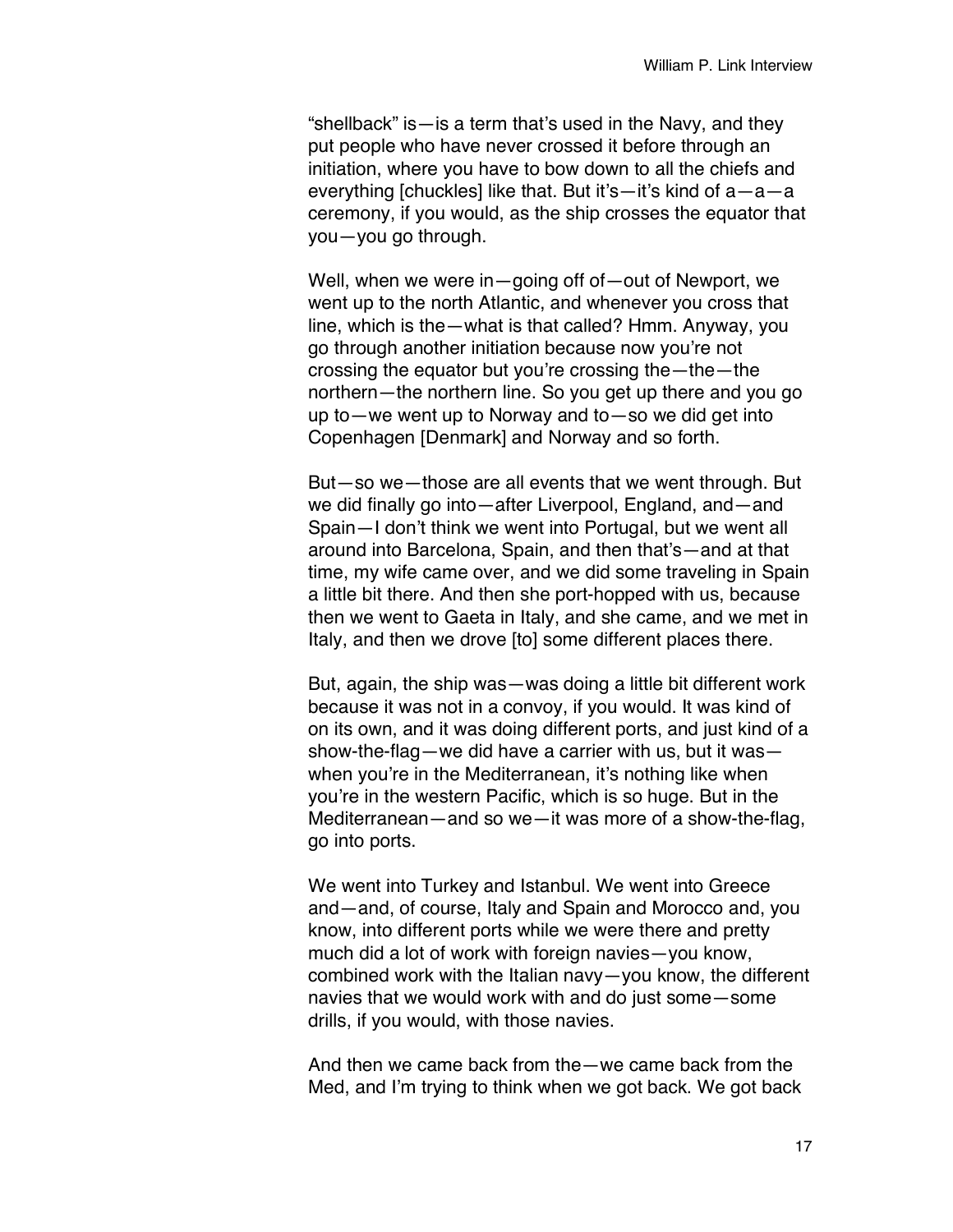in '69—in '69, and then I was assigned to go to Vietnam. And so we took our car and packed it up and drove across country to San Diego, California. Actually, we were in Coronado, California, is where we went, off the island there to the naval shipyard.

And at that time, my wife was very pregnant. [Both chuckle.] And I went to the Vietnamese language and counterinsurgency school in Coronado. And so I had went—you know, was—I don't know the length of it. At this point, it's hard for me to remember the length, but it was—it was five days a week, six hours a day, Vietnamese language. Okay, so we would learn—just digging in from the beginning and start learning how to speak the Vietnamese language, because my assignment was already determined. It was going to be an American adviser on a Vietnamese riverboat. And so I had to learn the Vietnamese language to do that.

And as part of that, we went through a counterinsurgency school. That was done to give you a taste of what it would be if you were captured, and so we went through the waterboarding and—

MARKOWITZ: Oh, wow.

LINK: — — and a lot of the — the rough stuff that — and we had—they had people that were trained in doing that, who seemed to enjoy it, but [chuckles] I don't know if they did or not, but it seemed like they did at the time. And so we went through some of that. But the primary part of going there was the Vietnamese language school.

> And I went to Vietnam in February of '70, and I was assigned to Hải quân hai hai nam [archivist note: spelling uncertain], which is Vietnamese ship 229, and it was—I think as I said in my bio—was a landing ship that used to be a French ship, but it had 50 Vietnamese officers—50 Vietnamese on board, officers and men. And my duties at that time, because I was an engineering officer in *our* Navy, was to work with the engineering officer in *that* navy, on that ship specifically, and the maintenance of the engineering plant.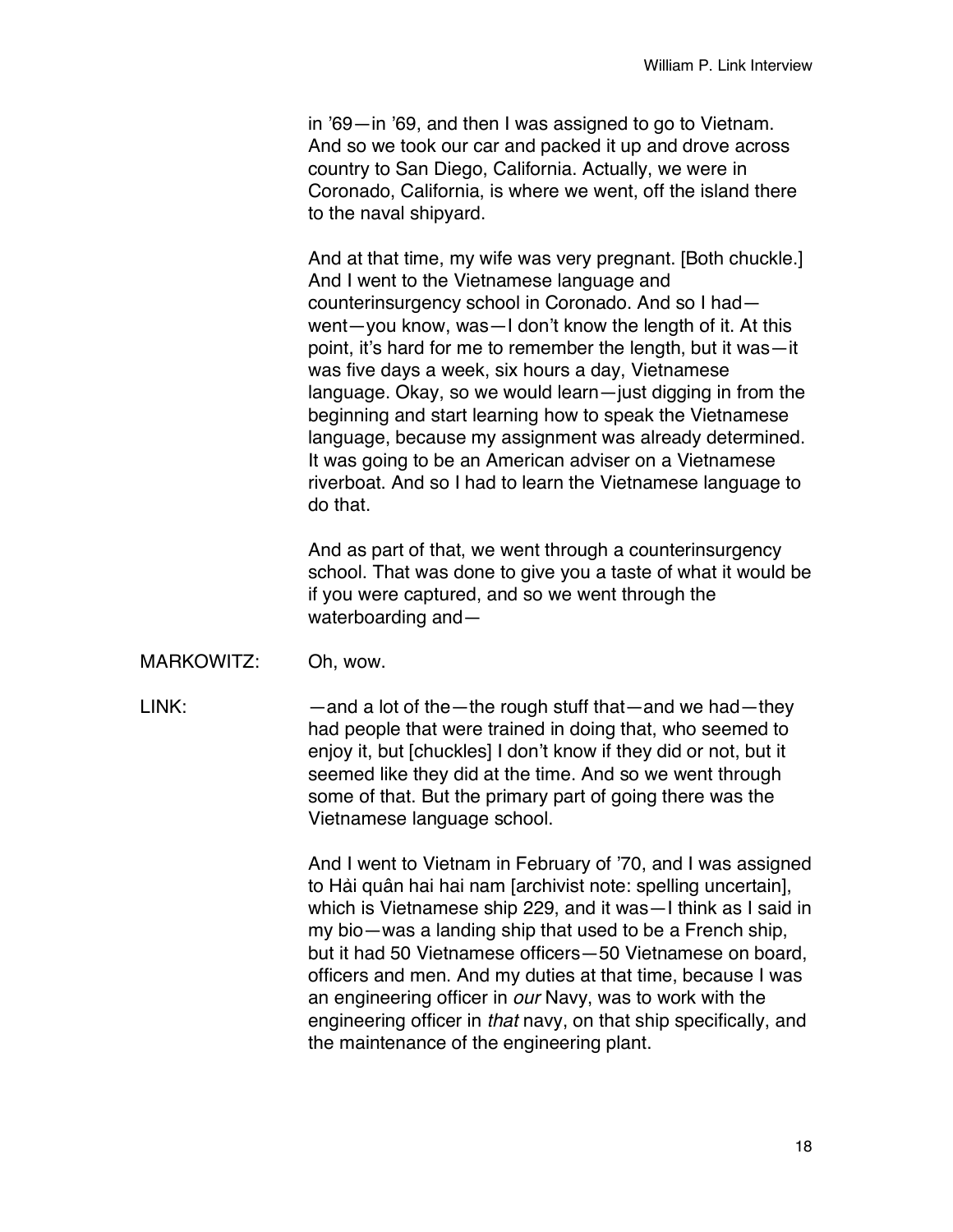And since I was a command duty officer under way, for operations, I was to work with the captain of the ship for operations, and so that was my—that was my advisory role, if you would.

## MARKOWITZ: Right.

LINK: On board with me was an enlisted man who was to work with the enlisted in some of the same kind of roles, primarily in engineering, is where—is where he was. He did have some deck functions, but mostly was in engineering.

> And so, yeah, I went over there in February of '70 and was over there for 365 days, 17 hours and 21 minutes, but I didn't count. [Laughter.] And so it was—

MARKOWITZ: Remember that date to the dot. [Both chuckle.]

LINK: Yeah, and so—and—and while I was in country, it was—it was—and we were on the Cửu Long [Province] and somewhere down in the [Mekong] Delta area, and I could look at the map and tell you exactly where. And then we'd come back in to Saigon, at the time, Hồ Chí Minh City now, but at the time was Saigon.

> And we would go into port, and we would go out with the—I mean, the officers that were on the ship were now—I was part of the ship's com- —complement, and I would just spend time with them. When we would pull into villages, we would walk hand in hand because the men hold hands over there, and so I would walk hand in hand with either the CO [commanding officer] or the XO [executive officer]. And that's the command officer or the executive officer. Those are the CO, XO.

> And we would go to different places, and we'd eat, and as I've said to many people, I'm one of the few people that I know of that didn't lose a pound when I was over there. I loved the food. I ate it all. The duck's blood soup was not my favorite, but [chuckles]—but I did—I didn't have any problem with the food. As a matter of fact, the only time that I was stressed was when I went back to Saigon and I went and had the greasy hamburger at the O club [officers' club] [chuckles], and that did me in a couple of times.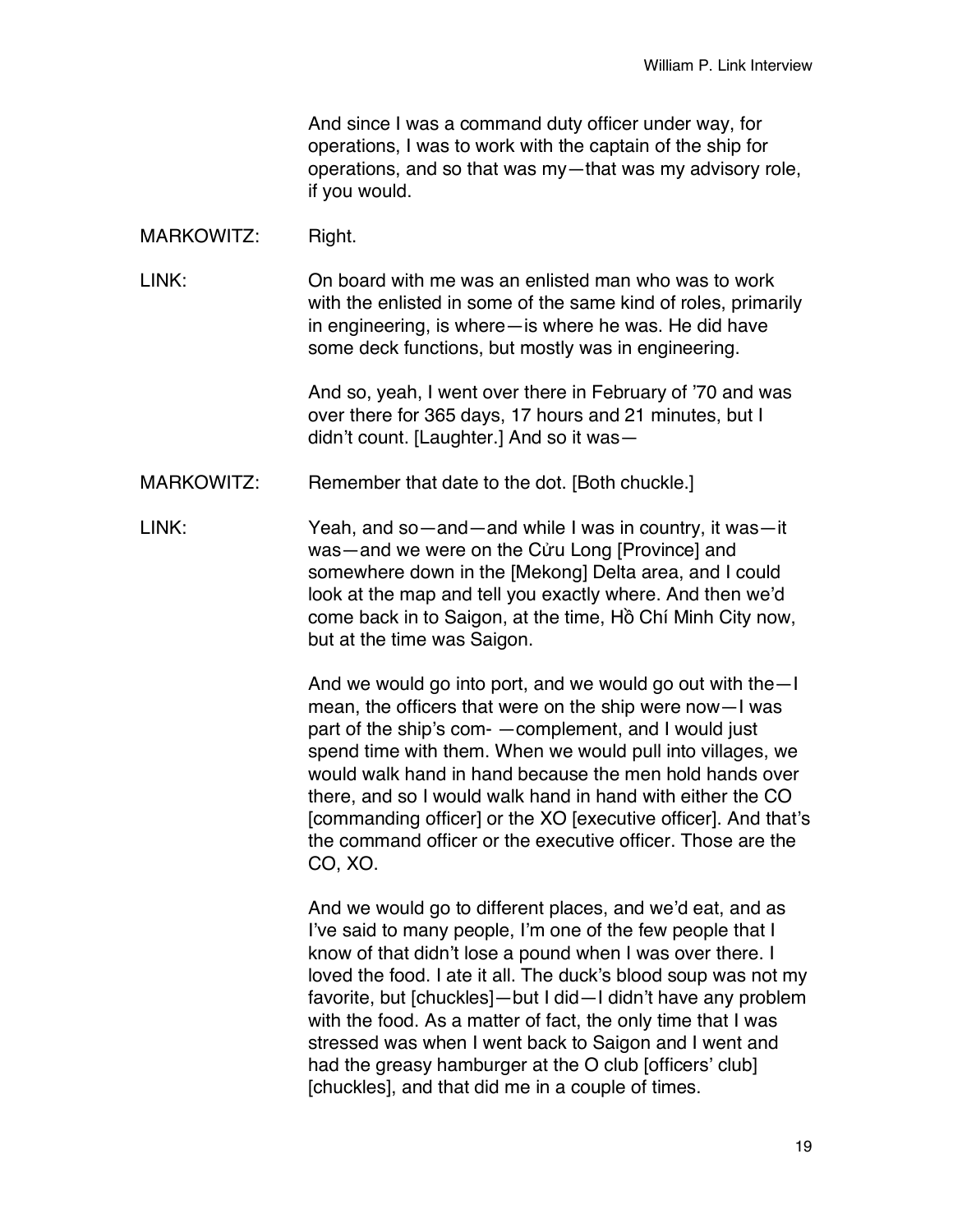But, no, I—I—I don't feel like we accomplished or were accomplishing anything. I—I do feel like at the time—and I have not kept touch with them, but I did make friends while I was over there with these people. I was able to communicate with them. I was able to work with them. I did get—we did get shot at. We did get hit. I have my—I just brought it, just for the heck of it. [Apparently turns to get something.]

MARKOWITZ: Oh.

LINK: I have my Bronze Star,  $-$ 

MARKOWITZ: Oh, wow!

LINK: — — with my combat action ribbons. This is the Bronze Star. No, that's not the Bronze Star. The Bronze Star is a bronze star.

MARKOWITZ: [Chuckles.]

LINK: This is the Bronze Star. There are—this is the Vietnam Service Ribbon, this is Combat [Action]. My—my—my Bronze Star did have a combat V on it because I was in combat. My Vietnam Service Medal has actually two—I got—I got two stars on that, which is two—two combat actions while I was in Vietnam. And, again, the Bronze Star does have a combat V on it, as you can see there, so—

MARKOWITZ: Wow.

LINK: That's—those are some of the medals.

MARKOWITZ: Yeah, thank you for bringing those.

LINK: And even the—this is so that I have a lapel—a Bronze Star lapel pin—

MARKOWITZ: Oh okay.

LINK: — — that I can wear anytime. And so I was there, Vietnam. [Both chuckle.] I—I—I did—I did some things, and I didn't get—I don't know—I don't know what I did for that, but I—I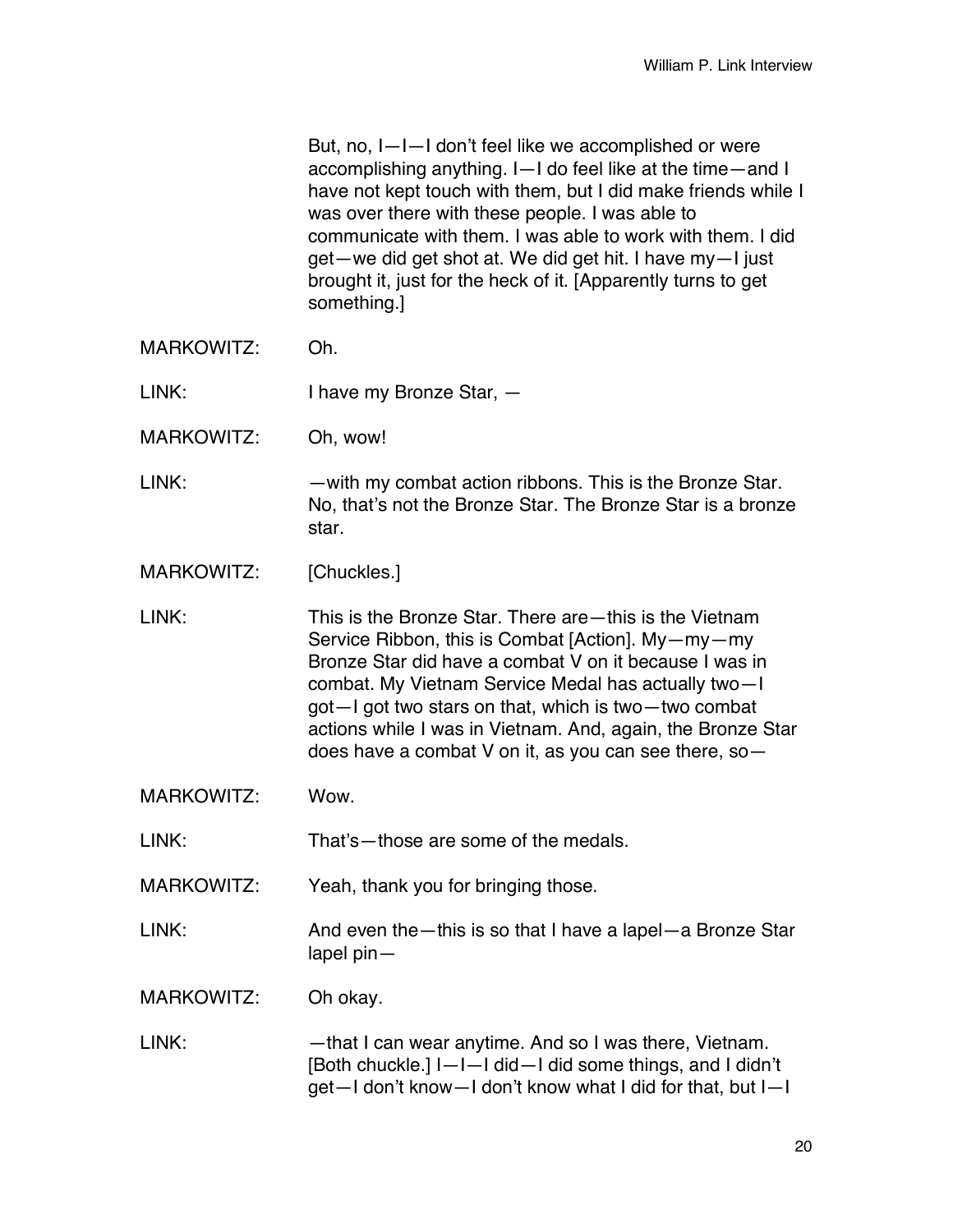got it from somebody with—with a combat V on it, so—so I didn't—while I was over there, we did get hit a couple of times. I was fortunate. I didn't get wounded. Some of the people on our ship did get wounded. And, I mean, most of the rivers over there that you're in—many of the rivers you're in, you can throw a rock across. They're not that wide. And so shooting somebody from those shores [chuckles] is not very hard.

We—I made sure one of the—one of my directives to the captain was that we would never, ever anchor the ship in the—in any of those waters, and I would—I told him that if he did, then I would raise all kinds of hell [chuckles] and I would not stay on the ship.

One of my compatriots, one of my American guys that was over there, was on another ship like that, and they anchored one night, and the sappers [Viet Cong or North Vietnamese Army soldiers who penetrates perimeter or other defenses and sets off explosives] blew his ship up, and the ship sank in 17 seconds. And so it's something that you don't want to do, was to keep it—you want to keep the ship moving.

And so that's kind of what—what we did. As I said, I was over there, and we did—in those times, I think we did three tours out of Saigon at the time. We were only in Saigon for maybe a couple of weeks whenever we'd come back in, but after that, we would go out. And we went—we went to the southern part of Vietnam on one of the tours. We went to the central part of Vietnam on—on one of the tours. And I think that was the first tour, actually. And the last tour that we went out on that ship was more north of Saigon, so that's—

- MARKOWITZ: Wow, that's really interesting.
- LINK: [Chuckles.] Well, I-

MARKOWITZ: Definitely a different role than you—I feel like you often hear about in terms of service in Vietnam.

LINK: Yeah, well, many of the people serving in Vietnam—I mean, I had some friends that went over on PT boats or Swift Boats [Patrol Craft Fast (PCF)], and so that's American crew, and American—American American. And in—in many of the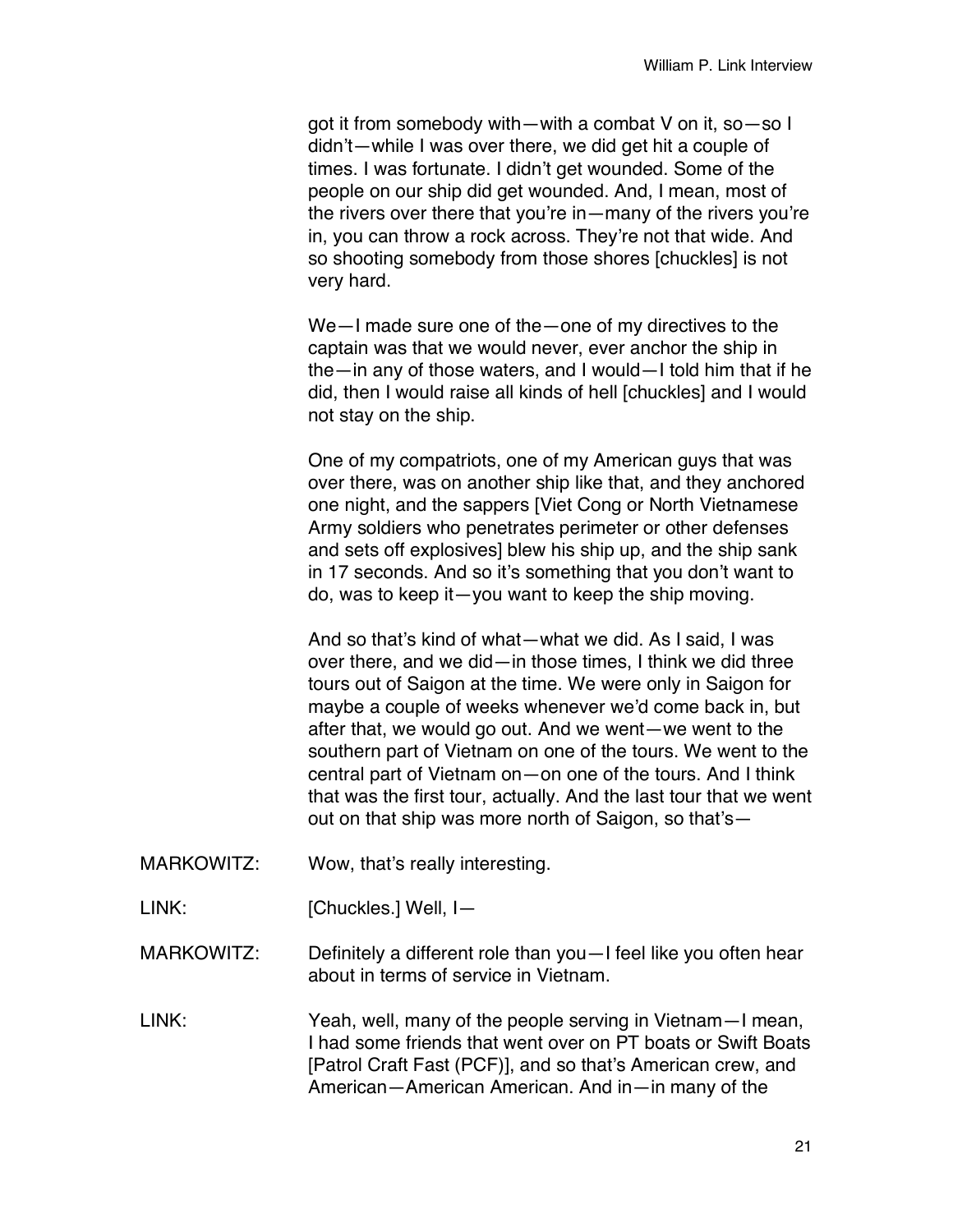Army or Marine Corps—I mean, Air Force was pretty much up in the air, away from it. But they are also in—in an organized group of Americans that are doing something. And our position in—in—in that was in the advisory group of in Vietnam. We were MACV, military officer advisory groups [sic; Military Assistance Command, Vietnam] or something like that. I'm trying to think of what the whole name was.

But, anyway, we were in a—in an advisory group, and that was my position. It was on board a ship, and I did—I had the—the captain's chair was on the starboard side, and my chair was on the port side. I had a .30 caliber machine gun on my chair. I shot it. Several times. But that was what our role was at the time, so—

- MARKOWITZ: What was—do you remember what your perception of sort of the Navy's role in Vietnam was while you were on the destroyers, before you got your—
- LINK: No.
- MARKOWITZ: —assignment?

LINK: I didn't—I didn't—before I got my assignment there, I didn't—I did not know—I had, of course—you know, John [F.] Kerry and his Swift Boats and all that, and PT-109 [chuckles] [Motor Torpedo Boat PT-109], you know, and all that kind of stuff. But—so—I—I—I did not know of the advisory role, okay. I only knew of—of a role—you know, like, when I first was there, we were gunfire support off of Vietnam. When I—and then you hear about PT boats and SEALS [U.S. Navy's **Se**a, **A**ir, **L**and forces] and—and the different kinds of actions that are taking place there. But they're all actions within an American command, okay?

> And—but—and so this role—I started learning about it whenever I went to the counterinsurgency school and Vietnamese language school, because they said that that's what I was going to be.

MARKOWITZ: [Chuckles.]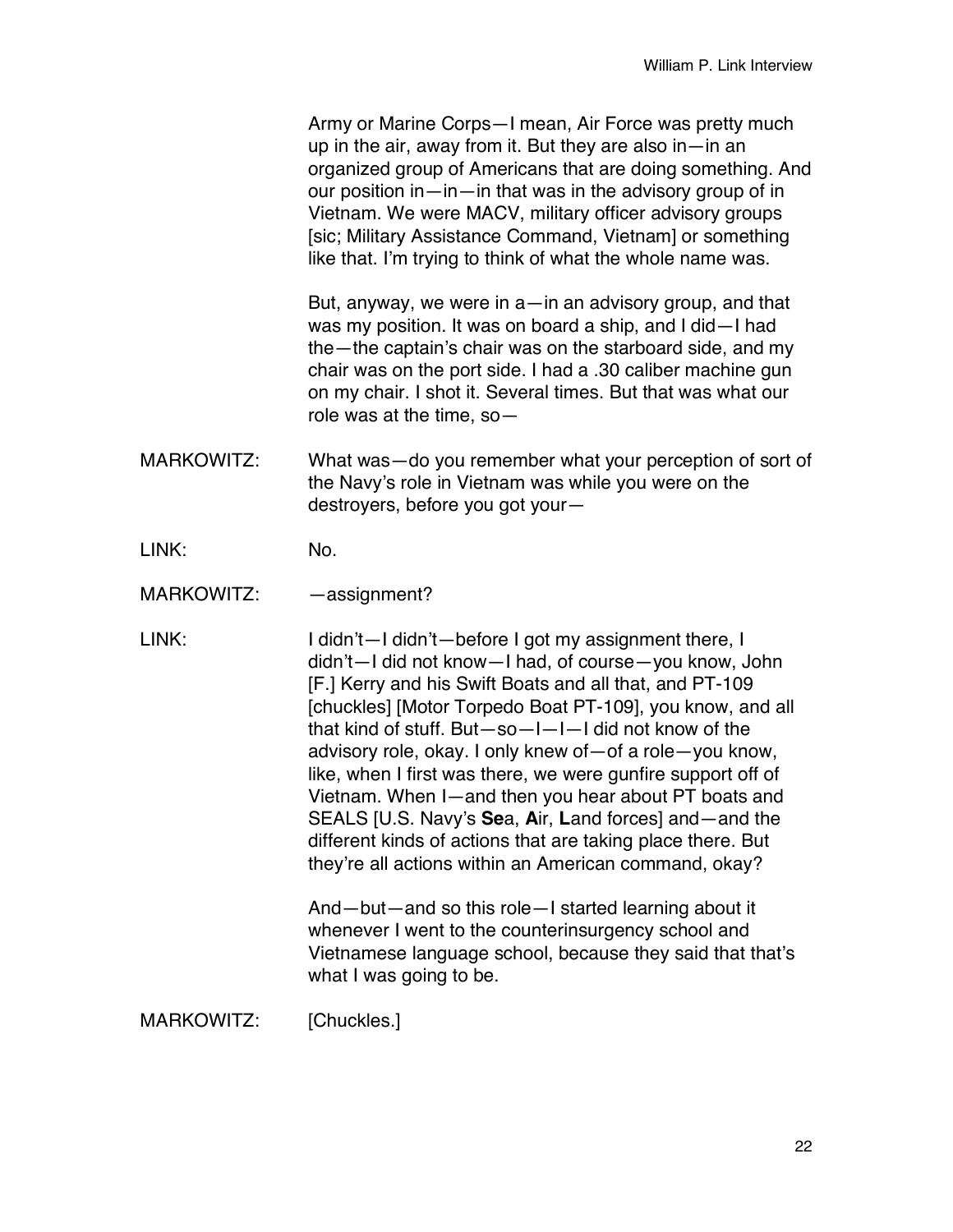LINK: But I had no idea of what it really meant until I got on board and met the captain and met the executive officer and started doing it, you know. MARKOWITZ: Looking back on it, do you feel like that schooling-? LINK: [phone sounds] What's this? Woah. Somebody's calling me. I'm just going to hang up. Not a number I know. MARKOWITZ: Oh, yeah, I never take those. They'll leave a message if they really want to reach you. LINK: Yeah. MARKOWITZ: Looking back on it, do you feel like the schooling that you got in—when you were in California was adequate or accurate? LINK: Oh, I think the schooling was adequate, but I don't think that we—I don't think that we accom- —I accomplished anything. I mean, you know, I met some people. Separated from my wife. Nothing was—I guess meeting the people was probably the only [chuckles] positive thing of the—of the tour. I don't know what was going to be expected—you know, we didn't accomplish anything at all, as far as I am concerned. We—we toured up and down the rivers, and, you know, it's—and so, again, I don't know what our role was—what what—I know what my role was supposed to be, and I think that I did help the skipper learn how to navigate. I think that I gave him some—some pointers and so forth while I was on board: one of them, "Don't anchor this ship." MARKOWITZ: [Laughs.] LINK: But I also helped him in some of the shipboard maneuvers because, again, I was qualified on destroyers, and I was, you know, a—two and a half years I was on destroyers, and I became qualified at all of the functions of a destroyer, from—from docking to getting under way between ships, from anchoring and from—all of those—those actions. And also as a chief engineer, I knew quite a bit about the engine room and about the—they had diesel engines on that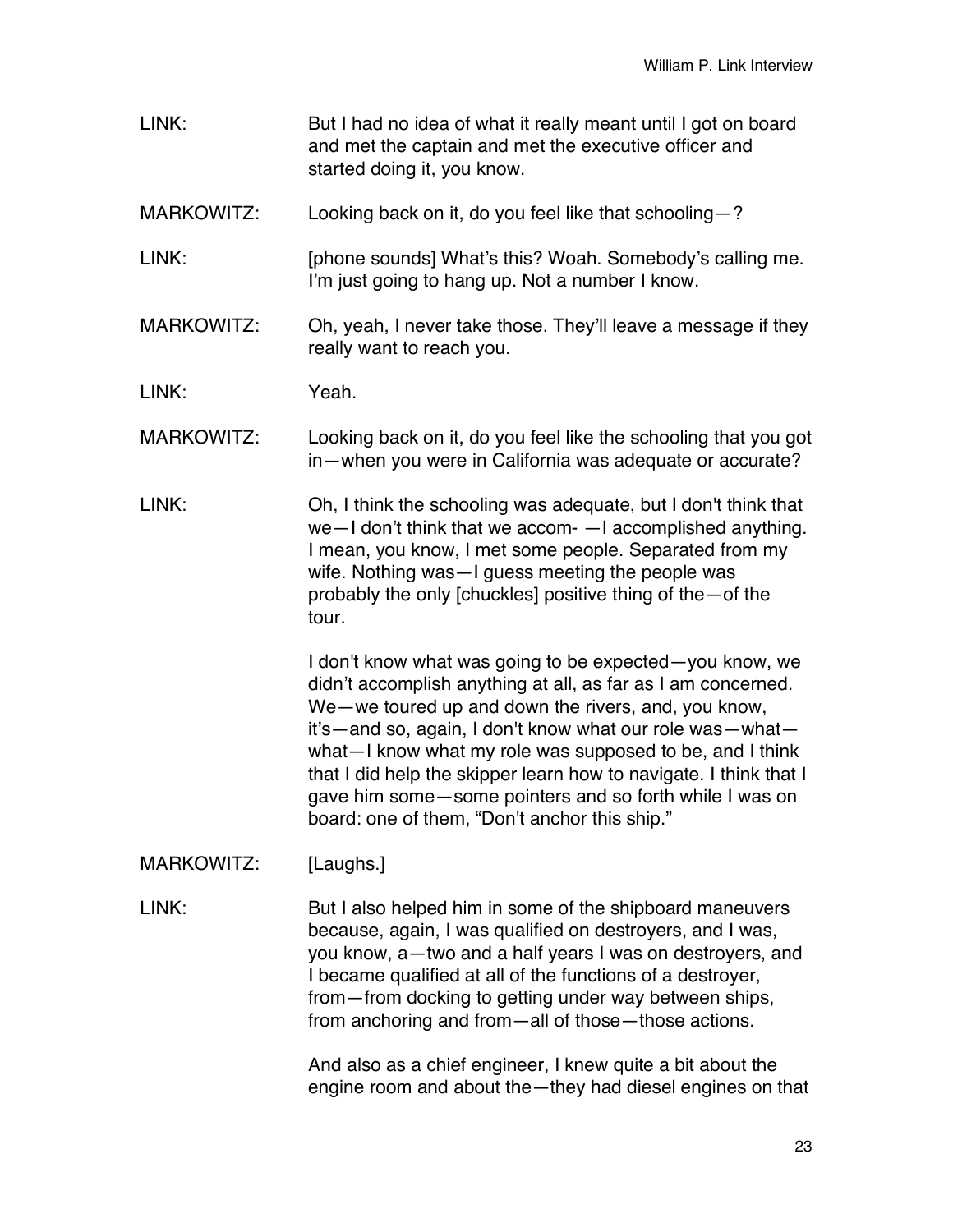ship, and so some of our—some of our—not the main engines, but some of the secondary engines were diesel, and so I knew something about maintenance of those things because I just learned from the chiefs that were on board.

But so far as the action of being in Vietnam on a river boat, I don't—I don't think I accomplished [chuckles] anything, you know, really.

MARKOWITZ: Do you feel like you had—did you go there with a goal or sort of a mission and feel like you accomplished that?

LINK: No, actually, my—my mission was basically to make sure that I—I did the job that I was being asked to do: i.e., help with engineering—help—help the—the commanding—the officer in charge with ship handling and to help the engineering officer with engineering. And that was my role. But—and I think I did that. I think that that's something that they—they did not have—it did not appear that they had the training that we have in our Navy. Obviously, it was kind of a new Navy that they pulled together, and kind of a quick Navy. And I don't think that those people were—the people that were assigned to those positions did not have the training that we had. And so I think that I did that as part of the role.

> My comment about what we were doing over there is much larger than that. An example: We were getting shot at. We were getting hit. And so I called in for gunfire support, and I called in, and I did not use—I did not use the coded call-in information, and I got chided for not using the coded call-in information. And I said—and when I went back to Saigon and met with the officer in charge, I told him—I says, "Look, if I call in with the coded information, then those guys are out there listening to me. They know the coded information. So I'm giving away the coded information! So why should I call in with the coded information? They know where I am. They're shooting at me! [Both chuckle.] You know, so it's, like—and so I was—I don't know. I—I got a Bronze Star. You know, I guess they decided I was maybe a little bit right.

MARKOWITZ: [Chuckles.]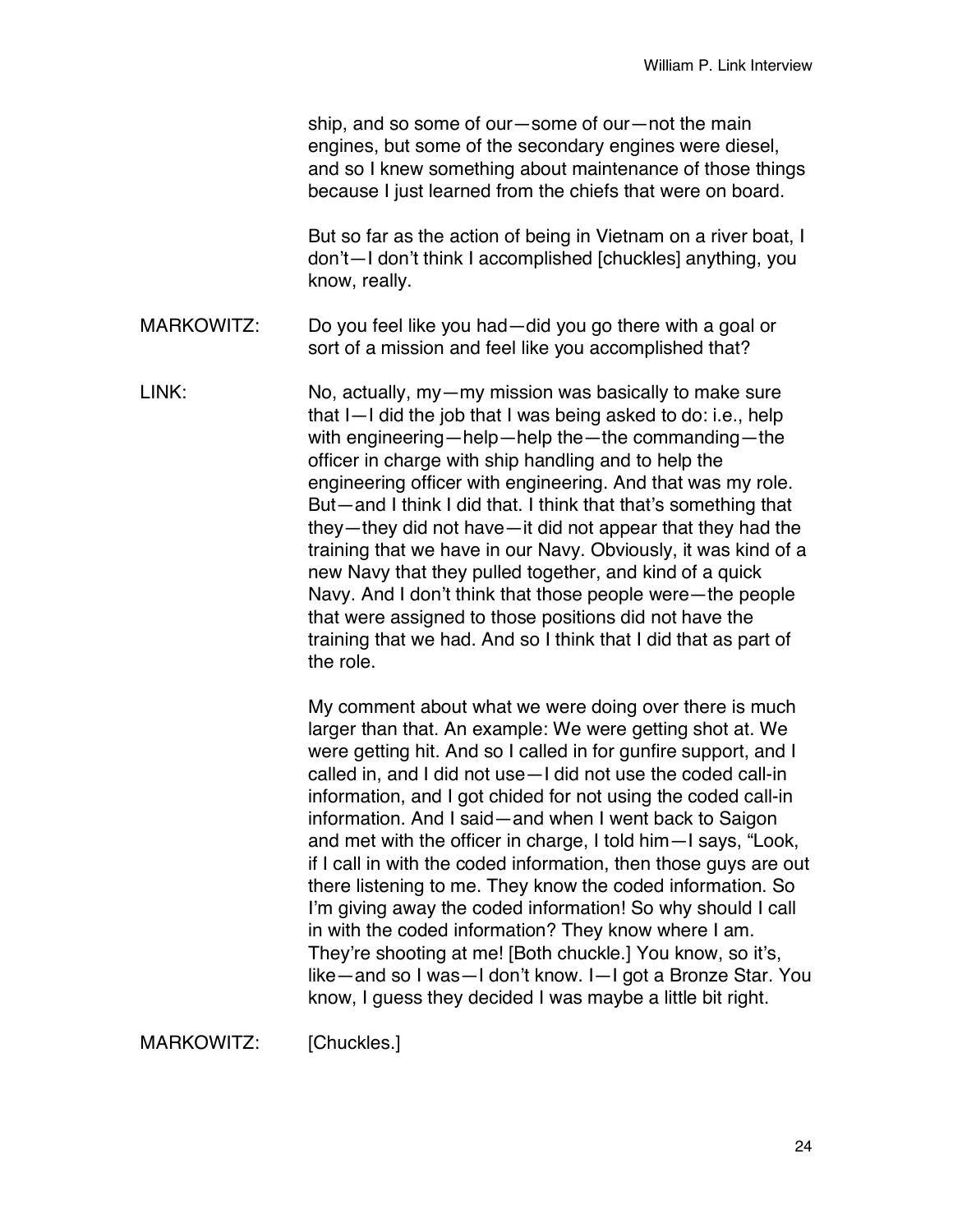LINK: But—but I think that that's—that's part of—and—and—and I think maybe that was also part of the fact that it was—we were kind of under the Army, in my role.

MARKOWITZ: As a — as an adviser?

LINK: As an adviser, okay? And so it was—and—and—and so we were calling in to the Army, and we were not under the Navy, who was—who was in charge of the patrol boats and, you know—and that kind of stuff. So maybe that was the difference that was there. I don't know.

MARKOWITZ: Right.

What sort—what sorts of combat were you involved in? More specifically.

LINK: Well, like I say, you know, we—we would—we would—we would get hit with rocket propelled grenades from the—from the shore, and we would fire back. Several of the people on board were wounded. This happened at least twice. And there was some small gunfire, small fire—you know, small arms fire also from the shore that we responded to. We had some .50 caliber machine guns on board, and so we did kind of rake with those, the guys that were in charge of those. I had my .30 calliber semi-automatic carbine] beside me, and I would rake with it on my side, and the captain was raking with his on the other side. And so it was—we were all wearing our vests and—and helmets and so forth [chuckles], but that was kind of the—the action that we saw.

> I did not see anybody [chuckles] on shore. We were just shooting at—because they were shooting at us and we could see some gunfire coming from there, so we were shooting in that direction. It was just a directional. I don't know if I hit anybody. I don't think I did. I just was doing this [pantomimes action]—

MARKOWITZ: Right.

LINK: — — with—holding the trigger down, you know.

MARKOWITZ: Right.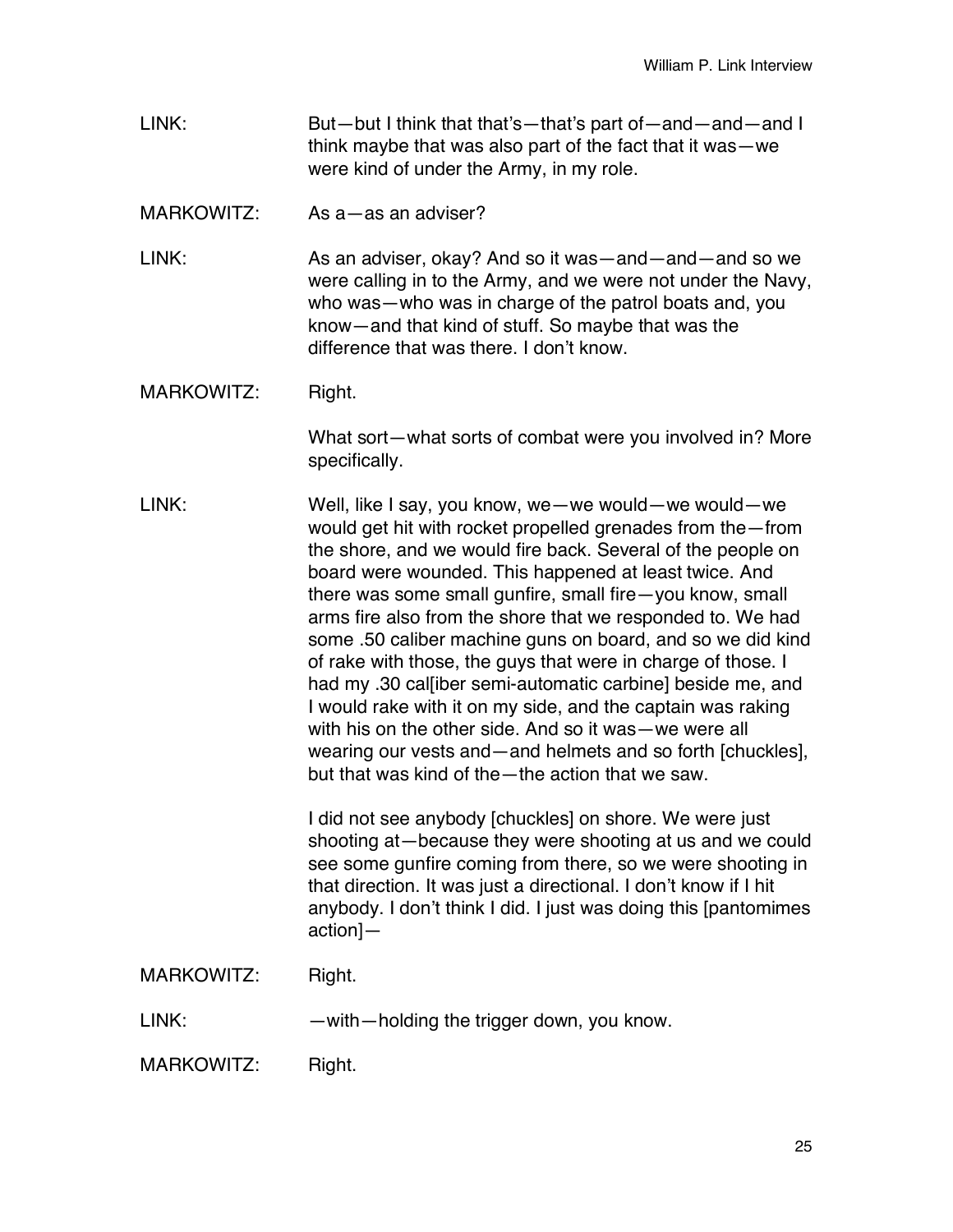LINK: And that was kind of it. So that was the true combat action if you would that I was involved in.

> While we were on board that ship, whenever we went down to the southern part of Hòn Chuối—Hòn Chuối in Vietnam. It's an island off the southern coast of Vietnam. We did stop vessels that were out there, little fishing boats and so forth, just in case they were any VC, Viet Cong, on board those boats, and we did some searches. That was one of the roles that that ship did take on.

> But other than that, that was—that was probably the closest that we came to doing any patrol, if you would, is when we when we—when we got out on the rivers, because the rivers—when you're on the rivers, I mean, there's not a lot of patrolling in there. [Chuckles.] I mean, they're not very big. [Chuckles.] And so—I mean, you just—we didn't see a whole lot—every once in a while we would see a junk (they call them), the Vietnamese junks that are fishing junks and so forth. They were on the rivers. We would see them periodically, but not very often. Where we did stop, some of the boats were down in the—off the southern coast of Vietnam.

- MARKOWITZ: How did—how do you feel your ser- —your service there as an adviser was different from people who were just within the U.S. Navy, still? Sort of not interaction with—
- LINK: Well, my role was not a combat role, at all—at all, at all. And I think that the others—even the people that were on the Navy Swift Boats were in a combat role. They were looking for interdictors, and—and they were searching for those kind of people. My role was not that. My—maybe the ship's role was that, but my role was not that. My role—any of the combat action that I was in was adjunct to my role.
- MARKOWITZ: Okay.

LINK: And so that was kind of the difference, I guess.

- MARKOWITZ: Did you enjoy interacting with the Vietnamese Navy?
- LINK: Oh, yes. Oh, yeah. Well, I—I can't say the Navy. I can say with the people on board the ship, you know. Again, when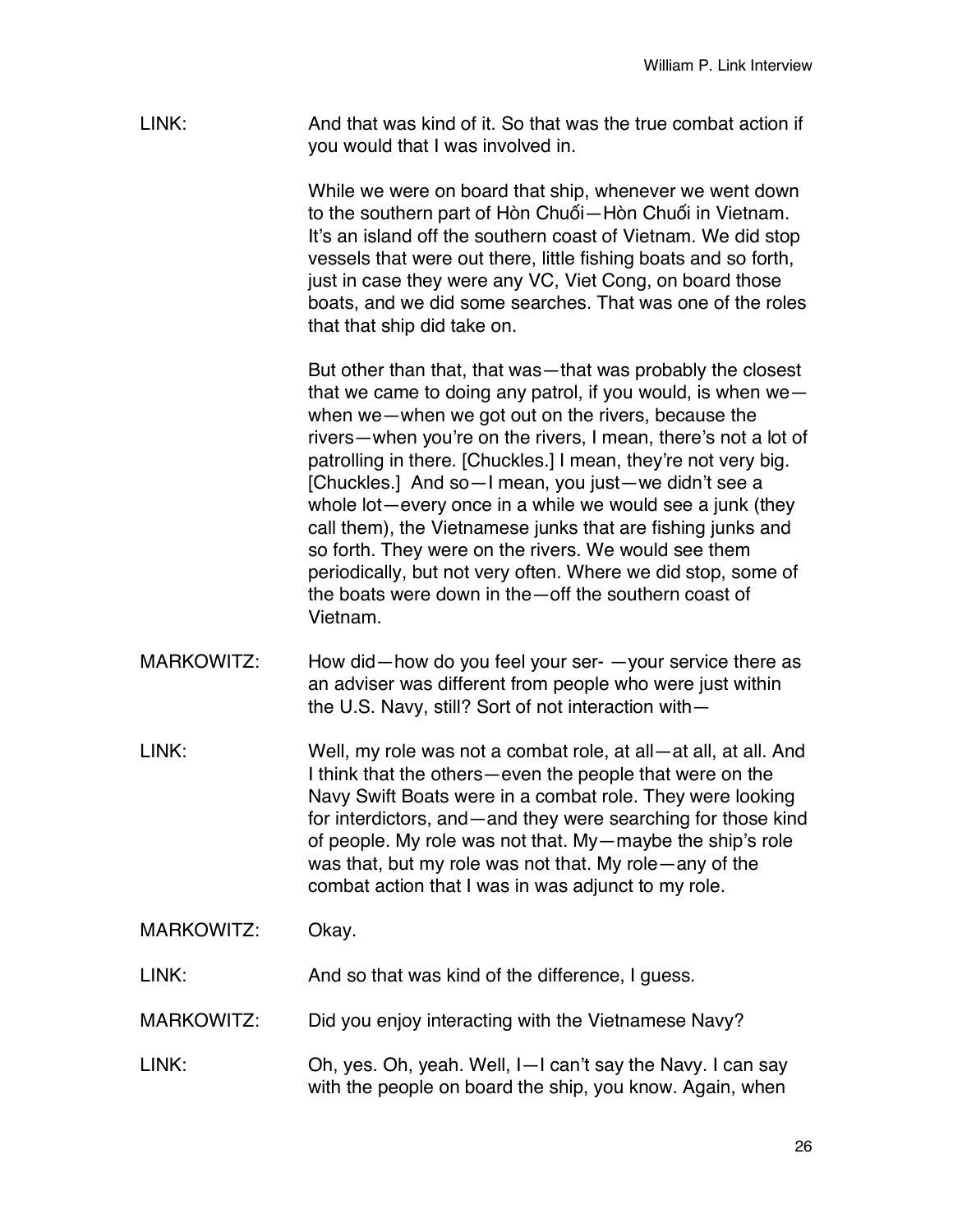you're on board the ship and you're getting close, you become semi-family, if you would. But I enjoyed interacting with them, and, you know, like I said, we would walk in the villages way out where—don't know where they were. And and we would sit down and—you know, and eat and have, you know, a meal and so forth. And so, yeah, I think I got along pretty well with them. Didn't have any evidence of—of not getting along well. And the fact that both my enlisted support and myself came back from that mission, and we came back home [chuckles] was—was the good part of that. And we did leave before anything was turned over and all of that stuff ended, because we got back home—

I got back home in—in—in '70, and so, like I say, my daughter was a little over a year old when I got back, but well, not quite a year old, actually, when I got back. But and I did take some time off and—and meet my wife in Hawaii a couple of times, whenever I was over there. We went, and so we had some rest and relaxation, or R&R, as you would call it. And I did have a couple of those while I was over there. But it was not anything, in any way, shape or form, adequate to the fact that we hadn't been together, you know, for that time.

I don't know if I would do it again or not or if I would even think about signing up for it again, but, again, it was an experience, and I guess I can say that I went to Vietnam and I came back.

- MARKOWITZ: You—you mentioned earlier that you—you felt like you sort of didn't accomplish—your ship, at least, didn't really accomplish anything there?
- LINK: Yeah, I don't think that the ship accomplished what its role was. Obviously, the VC took over. [Laughs.] So, I mean, we did—I guess we did do what they were supposed to do on their patrols. I—I'm assuming that—I don't know what the captain's orders were or anything like that, but, you know, like I say, we did patrol the rivers and we did go down to southern Vietnam and—and check out some of the—the boats that were there, to make sure that there was no VC. We didn't ever see anybody that was arrested or anything like that.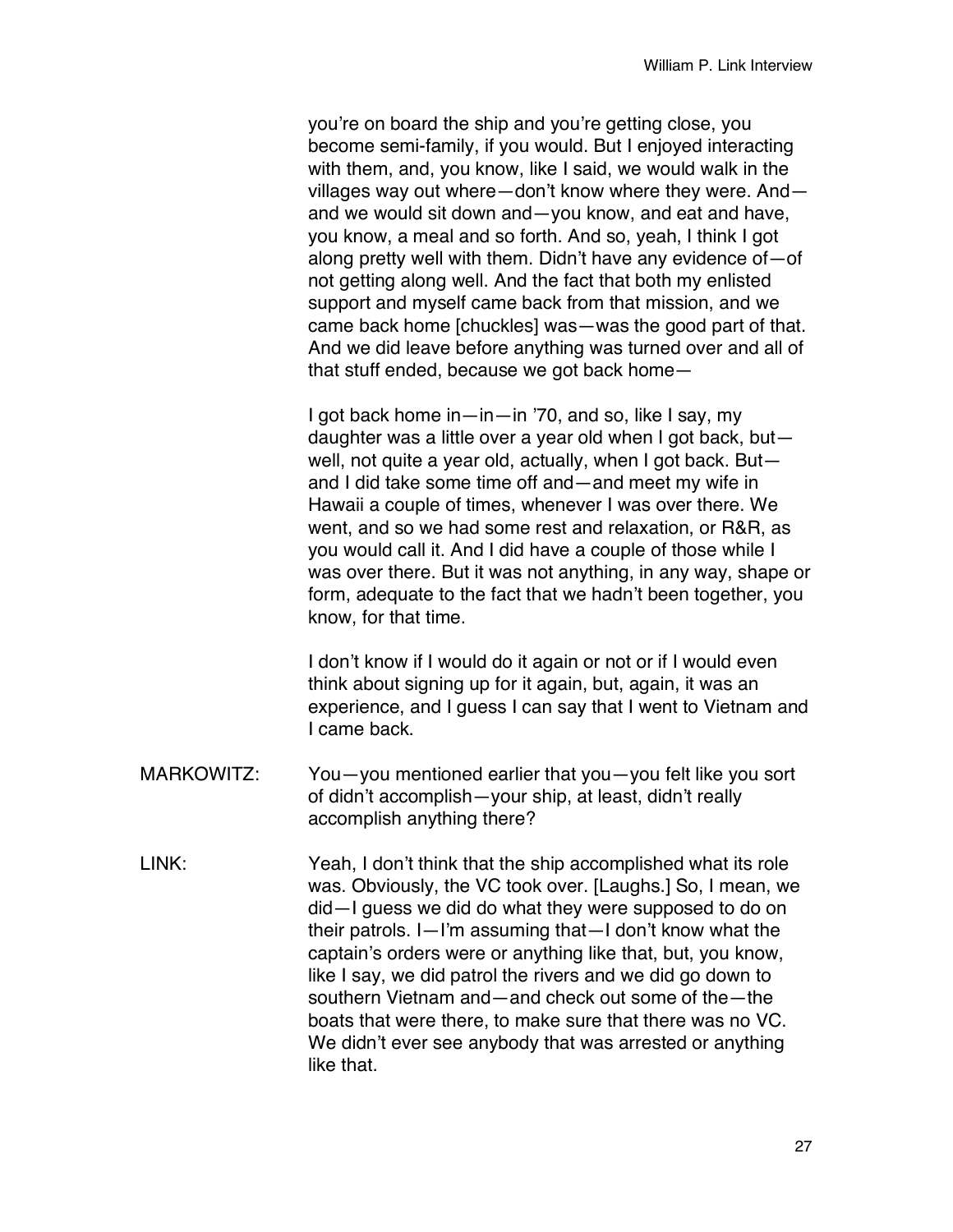So I—I don't know that the ship—I don't know what the ship's pure role was. I know what my role was on the ship, and so—and I guess I wasn't really involved in what the ship's role was; I was just there as a—as an adviser.

MARKOWITZ: Did you have any thoughts on, like, the greater Vietnam War at the time, you know, what— what  $[$ unintelligible $]-$ 

LINK: You know, it was—I was pretty naïve at that—I didn't—I really didn't—I thought, *Well, you know, the U.S. is doing it, so it must be right.* And—and I guess I probably would be a little more questioning now. But I—I don't know—at the time, I was—I was—that was my assignment, and so I was going to do it, you know.

- MARKOWITZ: Right.
- LINK: That was about it.

MARKOWITZ: So you—so you got back to the U.S. in '70?

LINK: Yes,

- MARKOWITZ: And was your wife—your wife and your daughter were still in California at the time?
- LINK: They stayed in Coronado. We had rented an apartment there, and—and they stayed in Coronado all of that time. They—I guess—actually, when—when I—when I left—my daughter was born in April; I left in February, and when when she went—she went back to Rhode Island to be with her parents when Nichole was born, and then she with Nichole came back to Coronado, and they were there. And there were some other Navy wives there, so that was, again, another family, if you would, that—that would—support group that was there. And so she was there whenever I came back, yes.
- MARKOWITZ: You—you were in Vietnam for 365 days,—

LINK: Seventeen hours, 21 minutes.

MARKOWITZ: But you didn't count.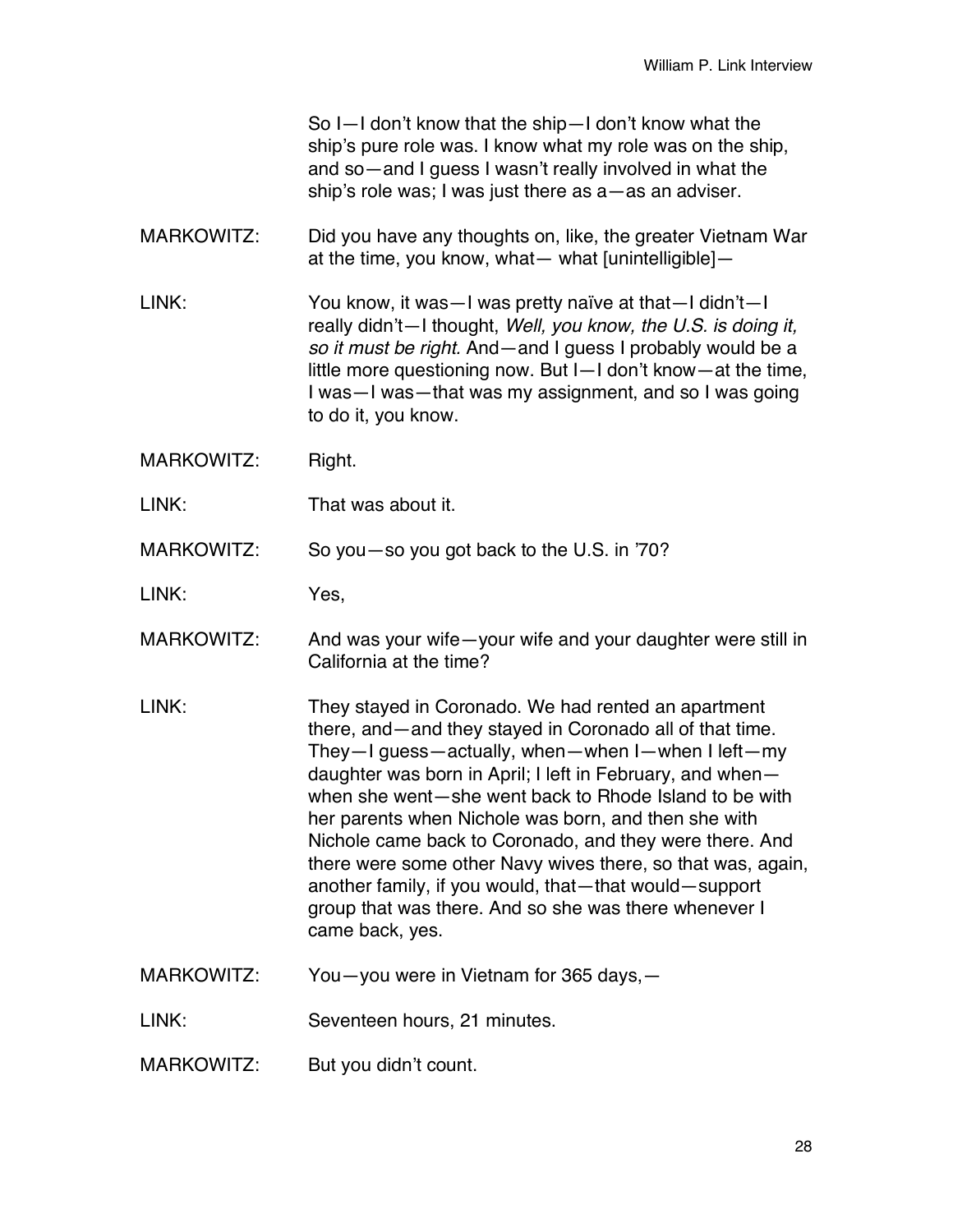| LINK: | I didn't count. |
|-------|-----------------|
|       |                 |

MARKOWITZ: Was there—was there ever a possibility of you going back there or you sort of—

LINK: Not me! [Laughs.]

MARKOWITZ: Did you—you knew it was over.

- LINK: I knew I was—I knew I was finished. No, I—I wouldn't have gone back. You know, that was not—that was not something that I would have done. Right.
- MARKOWITZ: What was—what was your plan for when you got out?
- LINK: Well, actually, when I got back, I—I wanted to have shore duty because I had been on two destroyers and in Vietnam, basically. I've been married for just about four years and had been with my wife for 11 months, total time, and never more than four months was the—was the long shot.

And so I wanted shore duty. I wanted to come back, and my plan was to stay in the Navy and to go to shore duty, and I if not shore duty, I wanted to go and get my master's degree. And so that was—

MARKOWITZ: What—sorry, what does shore duty entail?

LINK: Well, it means that I would be assigned to some 9 to 5 job—

MARKOWITZ: Okay.

LINK: — — — on shore, and I would go home every night for some period of time, you know, and, you know, whatever that time was, a year or two years, whatever the assignment was. And that was kind of what I would like to be, you know, and it would be an officer in the Navy at some base, doing some administrative whatever, you know, either training or whatever. But it was—it was shore duty [chuckles], you know.

> But they had assigned—they said, "Okay, well, no we have your next billet is going to be an executive officer," which is the second in command, "on a destroyer, going back out to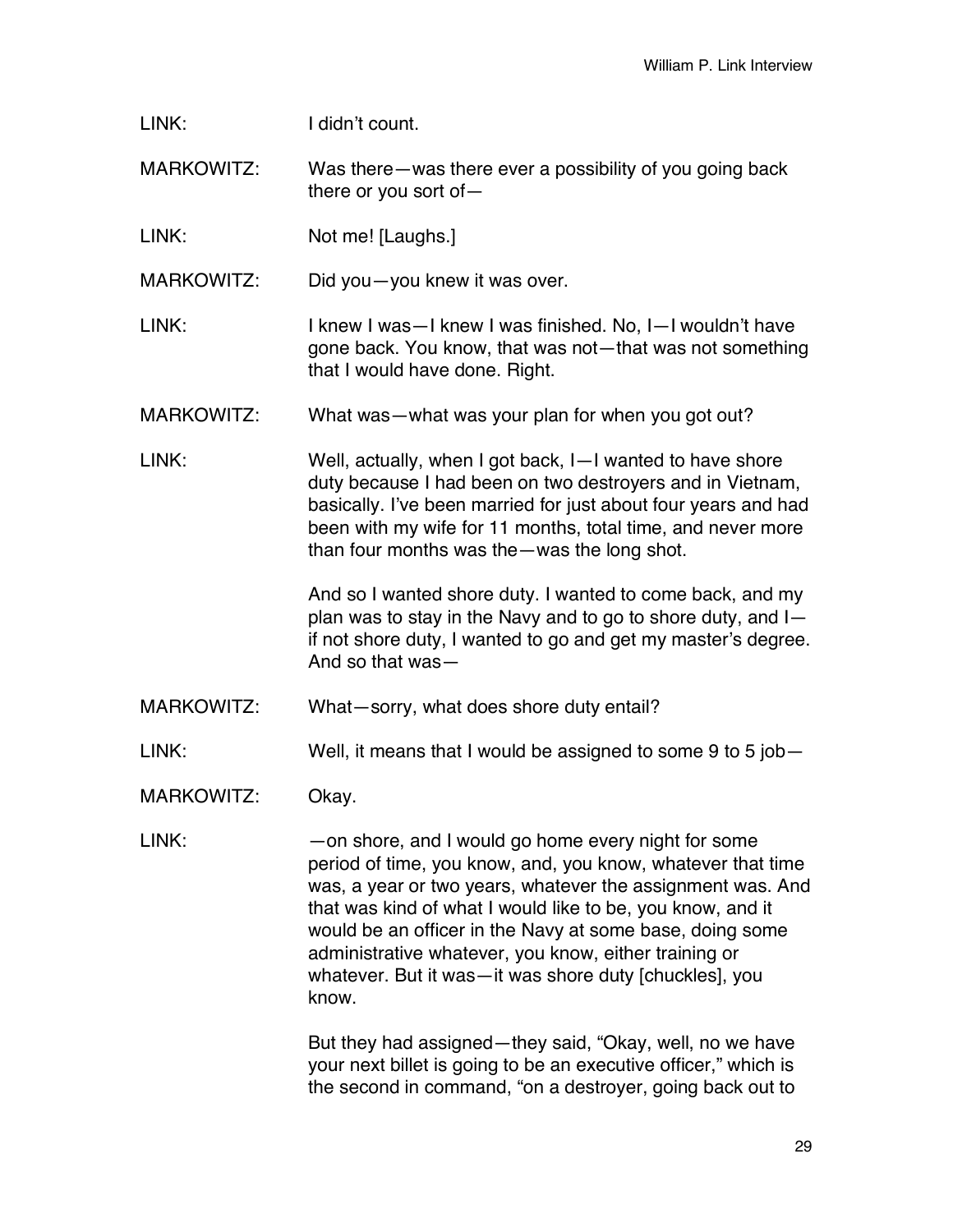sea." [Chuckles.] I said, "No, no, no, no, you didn't—you don't understand." And so I said, "No. If I can't get that, then I want to go to get my master's degree."

And they said, "Okay, well, we can send you to Monterey, California, for your master's degree in weapons." And I said [chuckles], "No. You stu-—" Again, "You don't understand. I don't want weapons. I want a master's degree in business." [Chuckles.] And so—and they said, "No. Well,"—and so I said, "Well, I tender my resignation." And they said, "Well, okay, we'll accept your resignation, but we'll hold your spot open for a year so that you can come back in without losing any seniority."

And I applied to Northeastern [University], and I got accepted to Northeastern, and I decided since that was going to be a one-year program—actually, the program is a two-year program to get the master's there, and I said, *Well, okay, well, since they're giving me one year to make my decision, I'm going to try to do the program in one year.* And I did the program in one year. It was a lot of—away from home again, you know. And—

- MARKOWITZ: Your family still stayed in—
- LINK: No, they—they came—they came—they came back east. As a matter of fact, we started living in—with her parents in Woonsocket, Rhode Island, but then we—we moved to a little apartment in Bellingham, Mass., and then I rode the train in every day and went to Northeastern, because there was a train station not too far from there.

And so I went and got my master's degree in business and graduated in 1972 with my master's in business, and then I didn't go back in the Navy. I went to work using my master's degree, and the first job I had was with Nashua Corp[oration], Nashua Corporation in Nashua, New Hampshire.

- MARKOWITZ: What was it like being a veteran in Boston, at Northeastern, at the time when you got back?
- LINK: I don't think—I don't—I don't know that anybody kne-—there was a couple of us there, but I don't know that in general that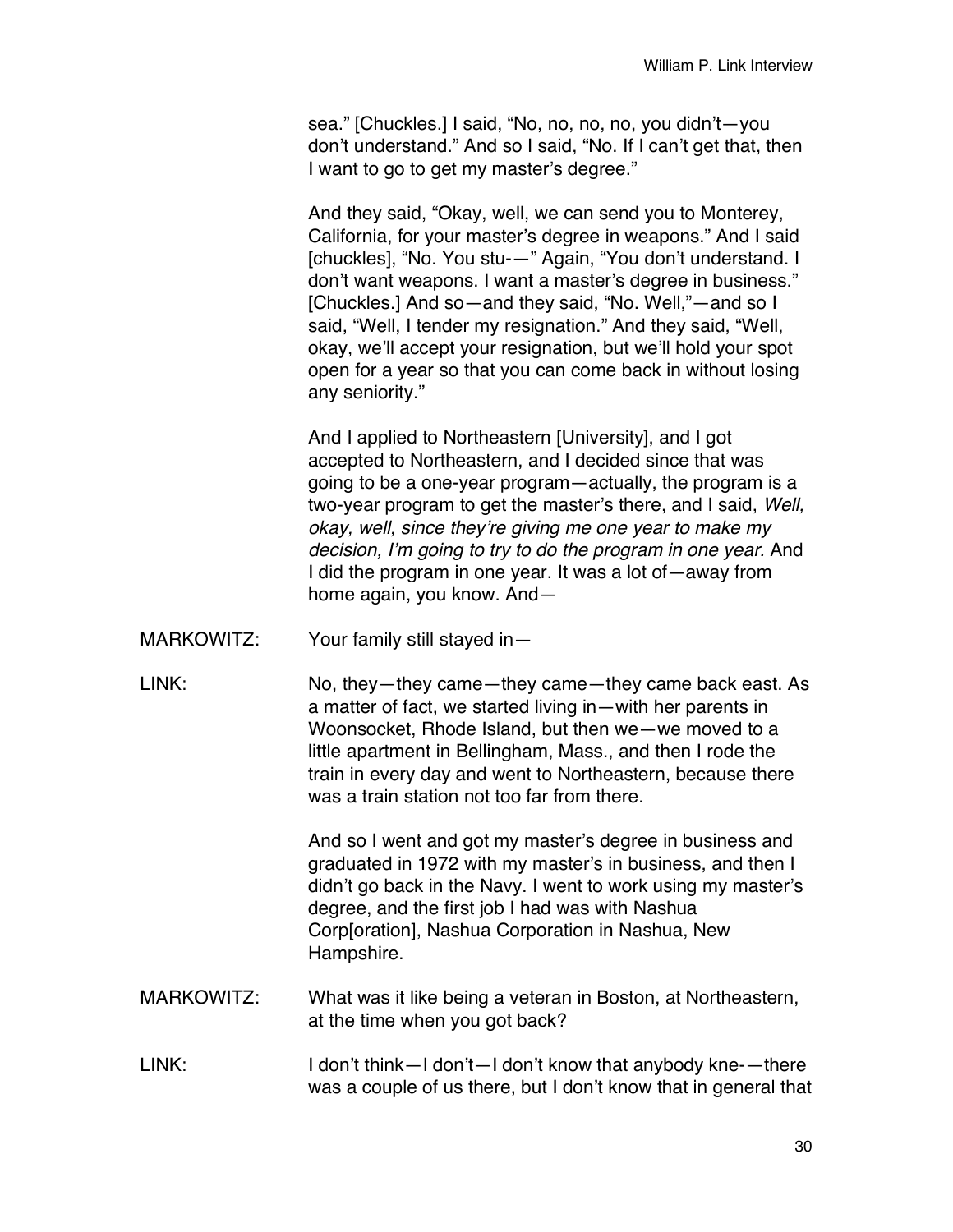it was known that I was a veteran. I didn't—I didn't [chuckles] wear anything to show anything. I didn't show a flag or anything like that. I just was another student. I was a little older than the rest of them, but I was another student getting my master's degree.

- MARKOWITZ: Did you—what were your general opinions on the war continuing throughout that time? Did you—were you at all vocal about it, or—
- LINK: No, no, no. No, I was—I was kind of—I don't—I didn't advertise that I was—that I had been in that. The fact that I was in the Navy was kind of generally known, primarily because I graduated from the Naval Academy, but I didn't advertise anything about the Vietnam War, the fact that I was there or anything like that. It's just one of those events in my life that didn't seem to go anywhere, you know? It was—it was just one of the steps to my—my life.
- MARKOWITZ: Was there—was there any antiwar movement present at Northeastern?
- LINK: I wasn't involved in it.
- MARKOWITZ: Yeah.

LINK: I don't know about it. Yeah, I—and, again, this is in '72, so it's probably pretty much over by then because it all ended [chuckles], you know, not too long after that, so it was—so— I mean, I graduated in '72, so—when did it—when did it end?

MARKOWITZ: Seventy-five?

LINK: Seventy-five or something, yeah, yeah. No, it—it wasn't—I wasn't involved in it, and I wasn't part of any protest or anything like that, yeah.

MARKOWITZ: Okay.

LINK: Yeah. I just had my head down, -

MARKOWITZ: [Chuckles.]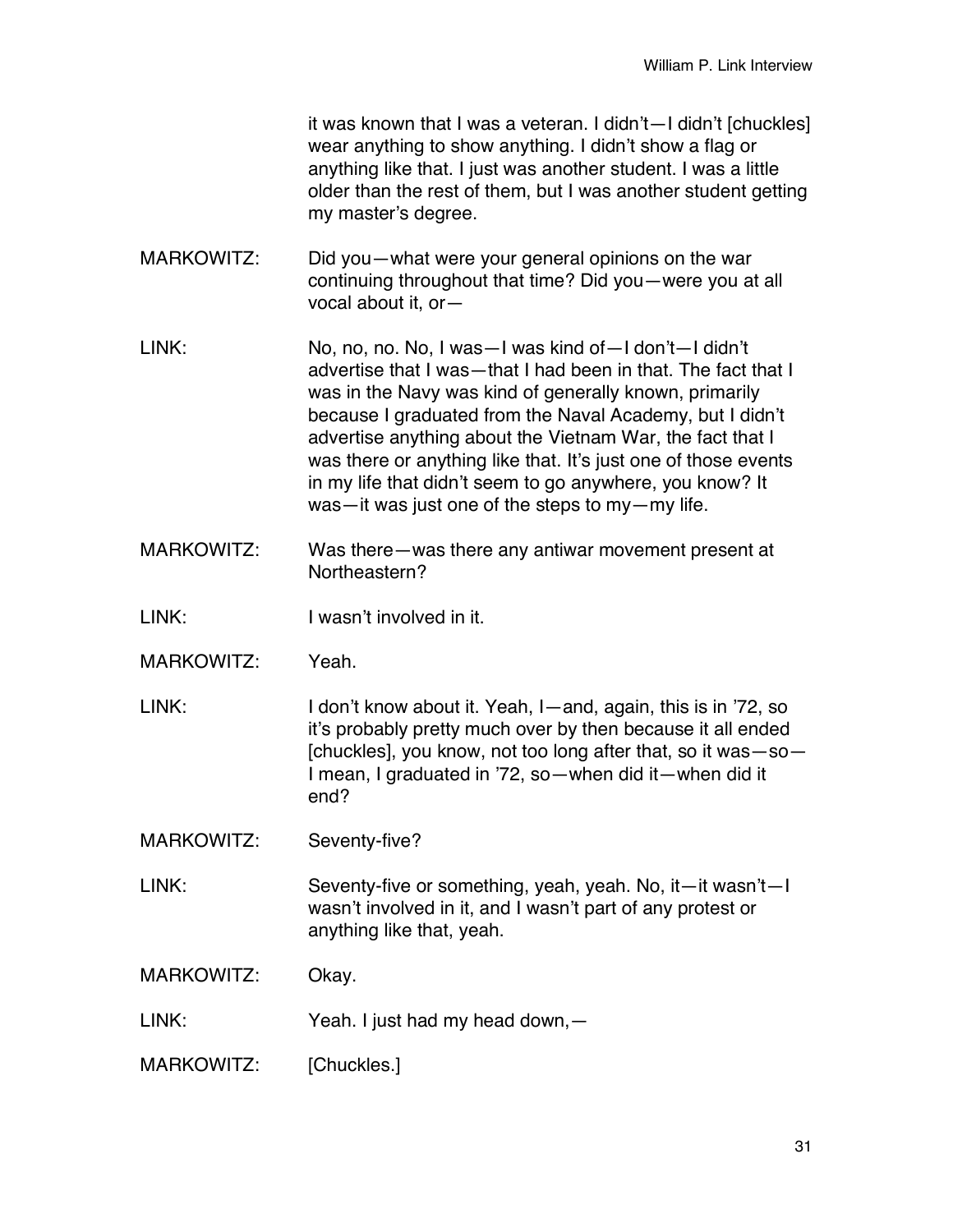- LINK: —studying so that I could finish my degree and get going and so forth from there.
- MARKOWITZ: Did you ever regret turning down any other opportunities in the Navy, like the destroyer or—
- LINK: Well, you know, all things being equal, it would be a great place to have retired from. I don't—I—I don't know how it could have changed. I don't know what it would have done to our life, our married life.  $I-I-I$  do sometimes regret that I didn't retire from the Navy, if you would, because it would have made life now a little bit different, you know, and so but I don't know how much different. I—I—I really enjoyed my—my time in industry. You know, I—I went to work, became a manager of a digital facility and Digital Equipment Corporation, which is now no longer a corporation. And I was a manufacturing manager when I graduated from Northeastern.

And then I went to—then I guess Compaq Computer [Corporation] bought Digital, and then Hewlett-Packard [Company] bought Compaq [chuckles] and so on and like that. And so it was that—that was the—and I was working in Nashua at the time.

- MARKOWITZ: Was that first job what brought you to New Hampshire, your job with Nashua Corporation?
- LINK: No. The job with—with Digital—

MARKOWITZ: Oh, okay.

LINK: —brought me to New Hampshire. When I graduated from Northeastern, we came—we went to—I went to work for I think it was New England Business Service, and we were living in Amherst, New Hampshire, at the time. I think. No. I went to work for Nashua Corp. as a manager, and we were living in Amherst, New Hampshire, at the time.

> And then, working at Nashua Corp., I went to work—I moved from them to New England Business Service at—in—that's in Mass. I'm trying to think of the name, Chelmsford or someplace like that in Mass. And I was still living in Amherst.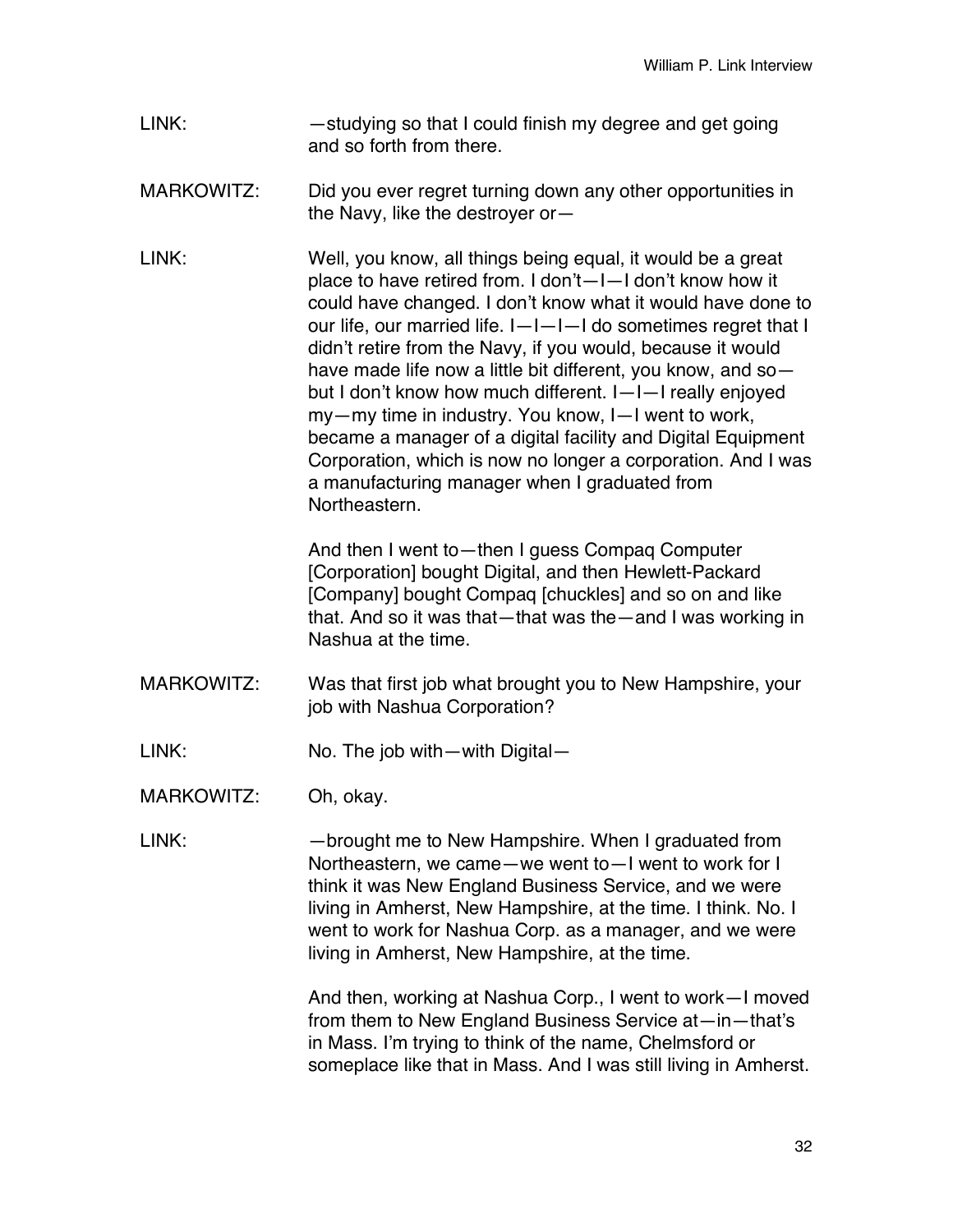And then I went to—staying with New England Business Service, started working in Peterborough, New Hampshire, which—they had a—they had a little facility in Peterborough.

And then I got the job with Digital Equipment Corporation in—in Maine—

MARKOWITZ: Okay.

LINK: —and so we moved up to Maine. And I was manufacturing manager for the Digital—for the manufacturing facility there. And from there, I moved to—to Salem, New Hampshire, as—and I took charge of an engineering group with Digital. And we were—we had some labs that we were doing testing on, and we were testing on certain equipment.

> And then I went to Nashua and started managing a larger lab there, a computer lab there. And so I went from manufacturing management to technical management, if you would, lab management, and managed engineers in those places.

And then, when Compaq bought and then H-P bought shrink, shrink, shrink—

MARKOWITZ: [Chuckles.]

LINK: And so I was going to get laid off. I got laid off in January of '03. Yeah, January of '03.

MARKOWITZ: So it was about 20 or 30 years that you were moving around—

LINK: Yeah.

MARKOWITZ: — — with those different—okay.

LINK: Yeah, with a different—well,—but I—so I have my—I was with Nashua—I was with Digital Equipment Corporation long enough to receive a pension from them,—

MARKOWITZ: Okay.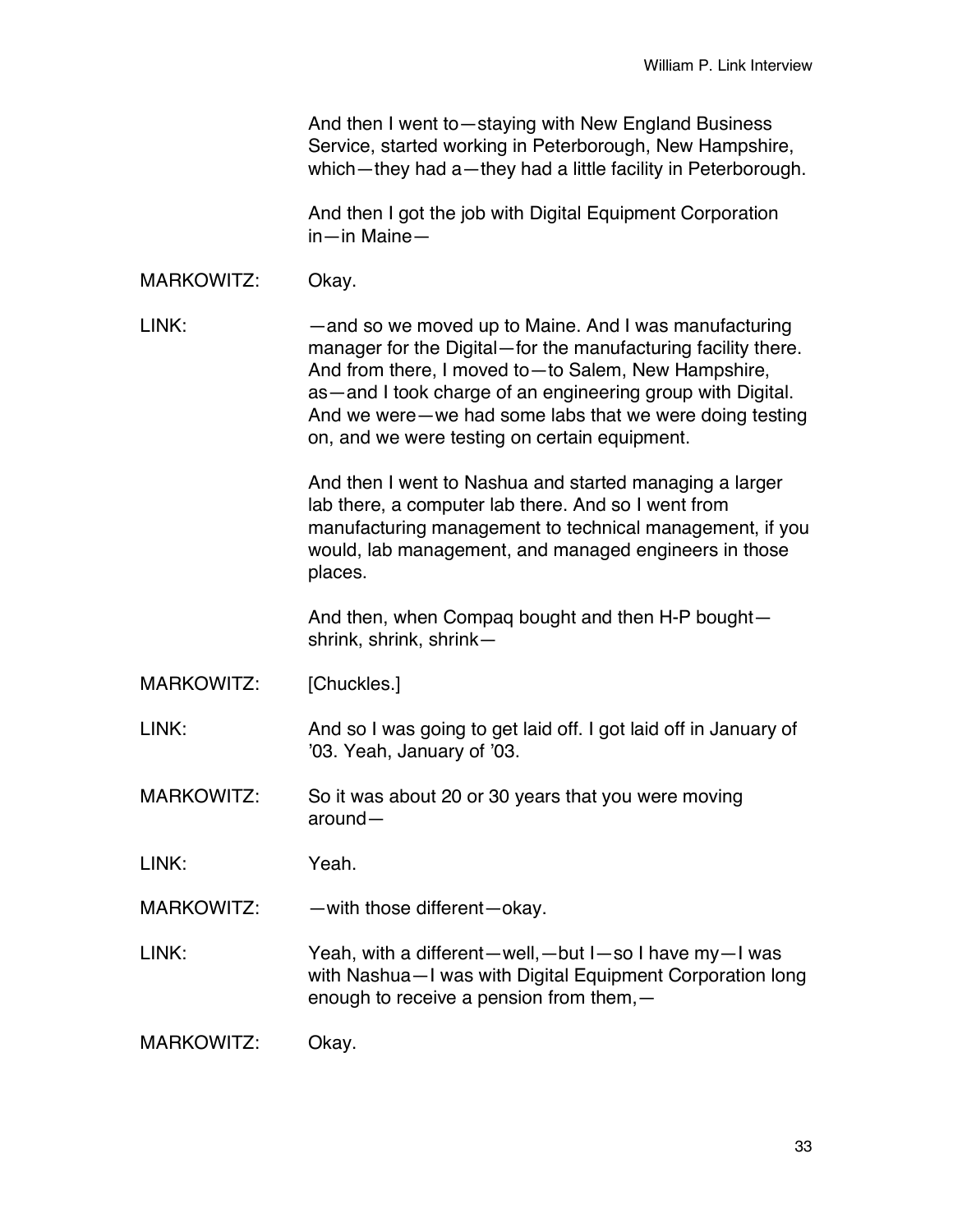| LINK: | -and so-so. But, yeah, so I-and so I-I was terminated in       |
|-------|----------------------------------------------------------------|
|       | or laid off in January of I think it was '03, and then that    |
|       | summer I worked at a golf course and dih, dah, dah. But in     |
|       | November I was hired by the college, and - I think they were   |
|       | just checking me out because I was hired as a worker bee-      |
|       | you know, climb under the table, you know, "my computer        |
|       | doesn't work," and so "Well, you gotta plug it in. Maybe it'll |
|       | work."                                                         |

MARKOWITZ: [Chuckles.]

LINK: And—and then in January of '04 I was made the director of IT and Programming Services [Information Services] for the [Dartmouth College] Development Office. So that's why I think that was just a [chuckles] really work, you know. And so—and then—so I managed the—the IT and Programming Services for the Development Office, from '04 till—must have been '09 or something like that.

- MARKOWITZ: Was your—was your wife working at all at this time, or—
- LINK: Yes, she was working at—she was a nurse. [Chuckles.] She got her nursing degree—as a matter of fact, she got her nursing degree in—in New Hampshire, at Tech, New Hampshire Tech[nical Institute, now NHTI, Concord's Community College]. And—and when we went up to Maine, she was nursing. She was a—she nursed at some industry nursing. She was—she was on-site nursing for some different industry places. When she came back, she worked at Catholic Medical Center in Manchester [New Hampshire].

And then, when I started working at the college in '03—'03, '04—when we moved up to this area, she stopped. She retired from nursing, and so—but, I mean, now she—she volunteers at David's House. You know, that's the—you know what David's House is.

MARKOWITZ: Yeah, is that the—that's the—

LINK: That's where—

MARKOWITZ: Or what—which one is David's House?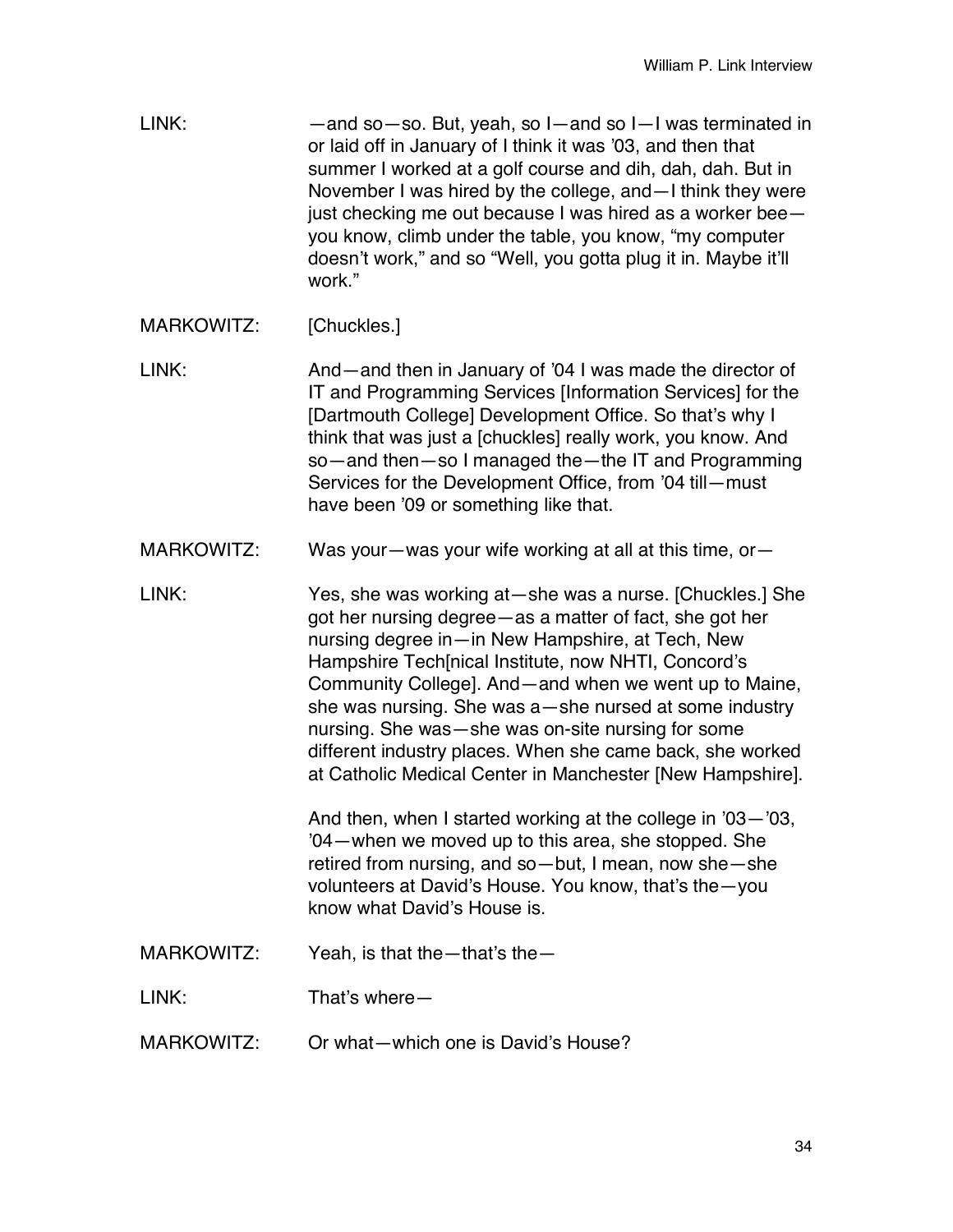LINK: David's House is—is the one that they—that kids' parents can stay at—

MARKOWITZ: Oh, yes, yes, yes.

LINK: —when they are there in—at the [Dartmouth-]Hitchcock [Medical Center]. So they can stay there.

MARKOWITZ: Yes. Yes. Okay.

LINK: And so she volunteers there once a week, and that day happens to be today. We both volunteer on Tuesday.

MARKOWITZ: Okay.

LINK: So we take off. But anyway, so she—she volunteers there, and but she did—she was a nurse also.

MARKOWITZ: And what about your—your daughter?

LINK: Our daughter. Well, you know, she's—my daughter now you know, in 1970 she was born, so she's going to be 47 in April. In the meantime, we had a son ten years later. [Chuckles.] And so he—he was born in—in 1980. And at that time, we were living in Maine, and so we were—actually, we were living in New Hampshire when he was born, but we moved to Maine shortly thereafter.

> And so my daughter is—works for the State of Maine. She has a degree in—in business also, undergraduate degree. And she is a manager for some thing in the state office, you know, one of those things. And my son is—he—he's a teacher at a private school in Pittsburgh [Pennsylvania] actually, near Pittsburgh; it's in—it's the Kiskiminetas Schools for Boys [The Kiski School], in Saltsburg, New Ha- —Saltsburg, Pennsylvania.

## MARKOWITZ: Okay.

LINK: So that's what he does.

MARKOWITZ: Did you Navy service ever sort of play into conversations with your kids, your family life later on?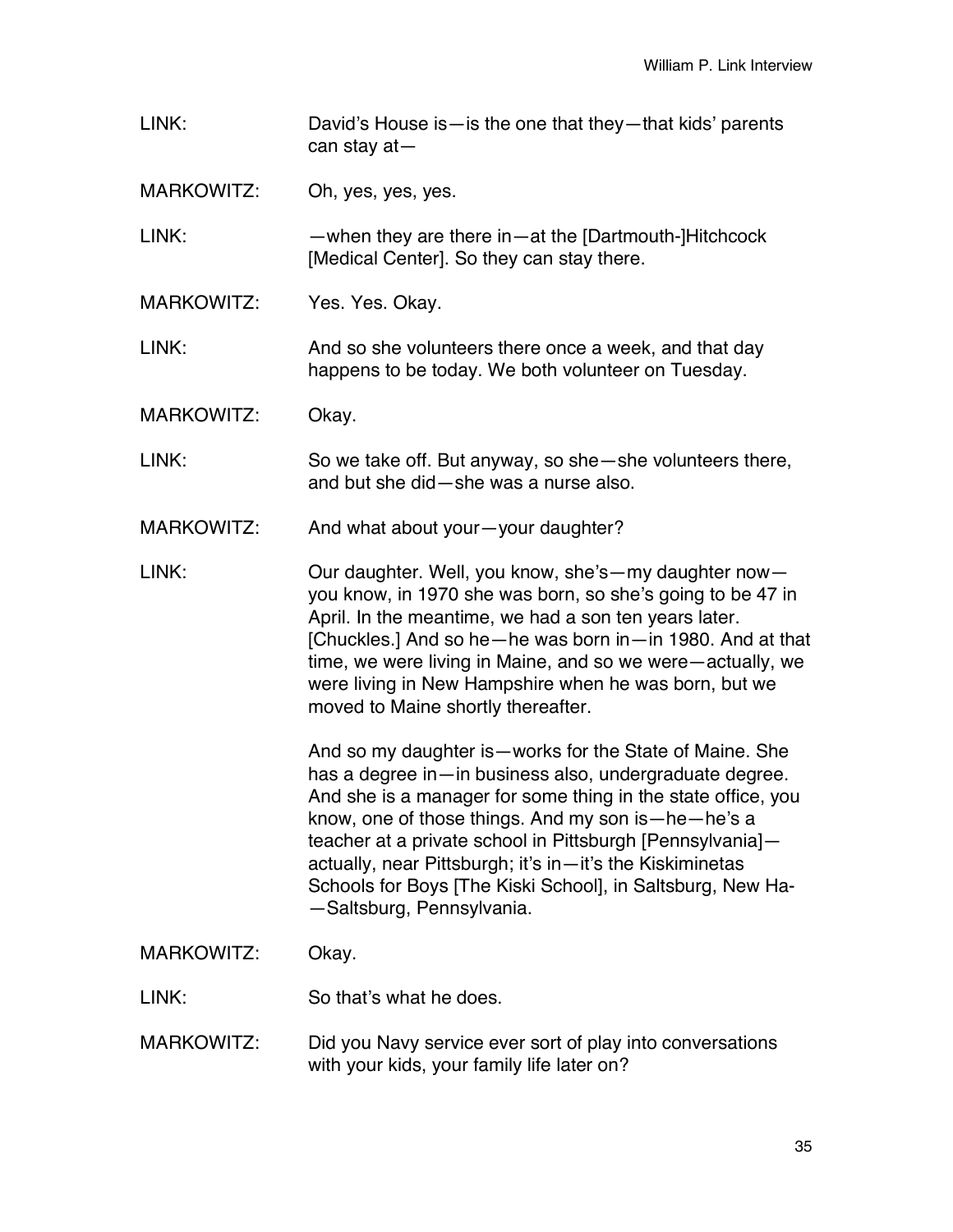| LINK: | Well, as a matter of fact, my son thought about applying to<br>the Naval Academy, but, you know, it was kind of a Johnny<br>come lately [chuckles] application, and it was not-so, yeah,<br>it—it did, but neither of them thought about going into the<br>service, and neither of them were ever on a—any kind of<br>assigned position or any kind of a-you know, to go into<br>the - into the military or anything like that, so, no, they're<br>both in their lives right now. We have three grandchildren<br>from my daughter. My sons not married. And they're living<br>their lives. |
|-------|--------------------------------------------------------------------------------------------------------------------------------------------------------------------------------------------------------------------------------------------------------------------------------------------------------------------------------------------------------------------------------------------------------------------------------------------------------------------------------------------------------------------------------------------------------------------------------------------|
|       |                                                                                                                                                                                                                                                                                                                                                                                                                                                                                                                                                                                            |

- MARKOWITZ: I guess they were—well, your daughter was pretty young when you came back. Your son wasn't even born yet.
- LINK: No. [Both chuckle.]

MARKOWITZ: Did they ever ask about Vietnam, or-

LINK: Well, once in a while they'll—asking me about the service, not—not so much about Vietnam.

MARKOWITZ: Right.

- LINK: And, because, you know, I still have the pictures of the ships that I was on and—and my graduation sword and that kind of stuff, and so they—you know, they—they're—they know that I was in the Navy, and they probably read my license plate and all that kind of stuff, so—but there's not a whole lot of conversation about it right now. It's just part of my life that was not really part of theirs.
- MARKOWITZ: Right.

LINK: Yeah. So.

- MARKOWITZ: Do you feel like being in the Navy has at all influenced your politics now, or—
- LINK: I don't think that being in the Navy influenced my politics at all, no. I—I think that—you know, I—I have to say that I don't think being in the Navy influenced my politics, no. Being in the military did not.

```
MARKOWITZ: Okay.
```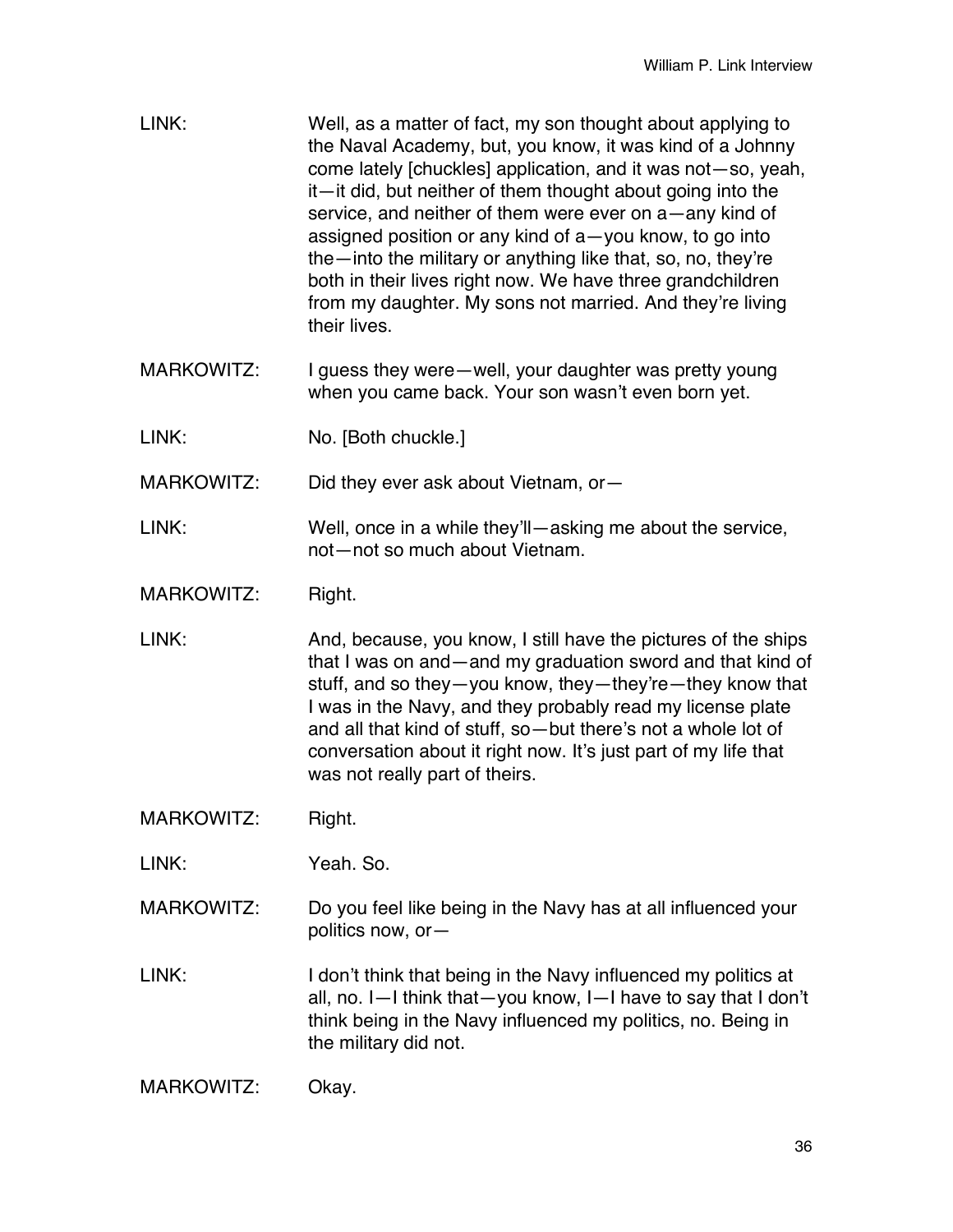| LINK: | Yeah. |
|-------|-------|
|       |       |

MARKOWITZ: And did you ever—have you ever considered going back to Texas, or do you—do you like this area?

LINK: [Chuckles.] I-I love New England. I-we-you know, I go back and visit, and when my mom was alive, I'd go every year for two or three weeks and—and be there, kind of the when she was alive, what we would do is because there was 11 of us, you know, we could each take a month and be in ch-—

MARKOWITZ: Cover the whole year that way.

LINK: And cover the year that way. [Both chuckle.] And so it was kind of a—and so—and at the time, when she was alive, we did that.

> But, again, I've really—I really enjoy New England. I like to ski. My wife doesn't. The snow has not allowed too much of that this year. [Chuckles.]

MARKOWITZ: Sadly.

LINK: I love cross-country skiing, and it's not allowed any of that. I've done it twice, I think, and once I fell down.

MARKOWITZ: [Chuckles.]

LINK: And so pretty much—I like New England. I think that—I don't think we're going to stay in New England until we die. I—I know that we—we—we go to Florida for two months every year. At one time, it was one month, and now it's two months. We do like to take trips. We've been on three-week trips to Spain and to France and to—and we're planning one for Portugal now.

> We went out to the West and did the canyons tour and toured, you know, Zion and Bryce [Canyon] and the Arches [sic; Arches] [National Parks] and did—did those, just seeing things. A year ago July—a year ago June, a year from June, we—I went down to—four of my brothers—we went and did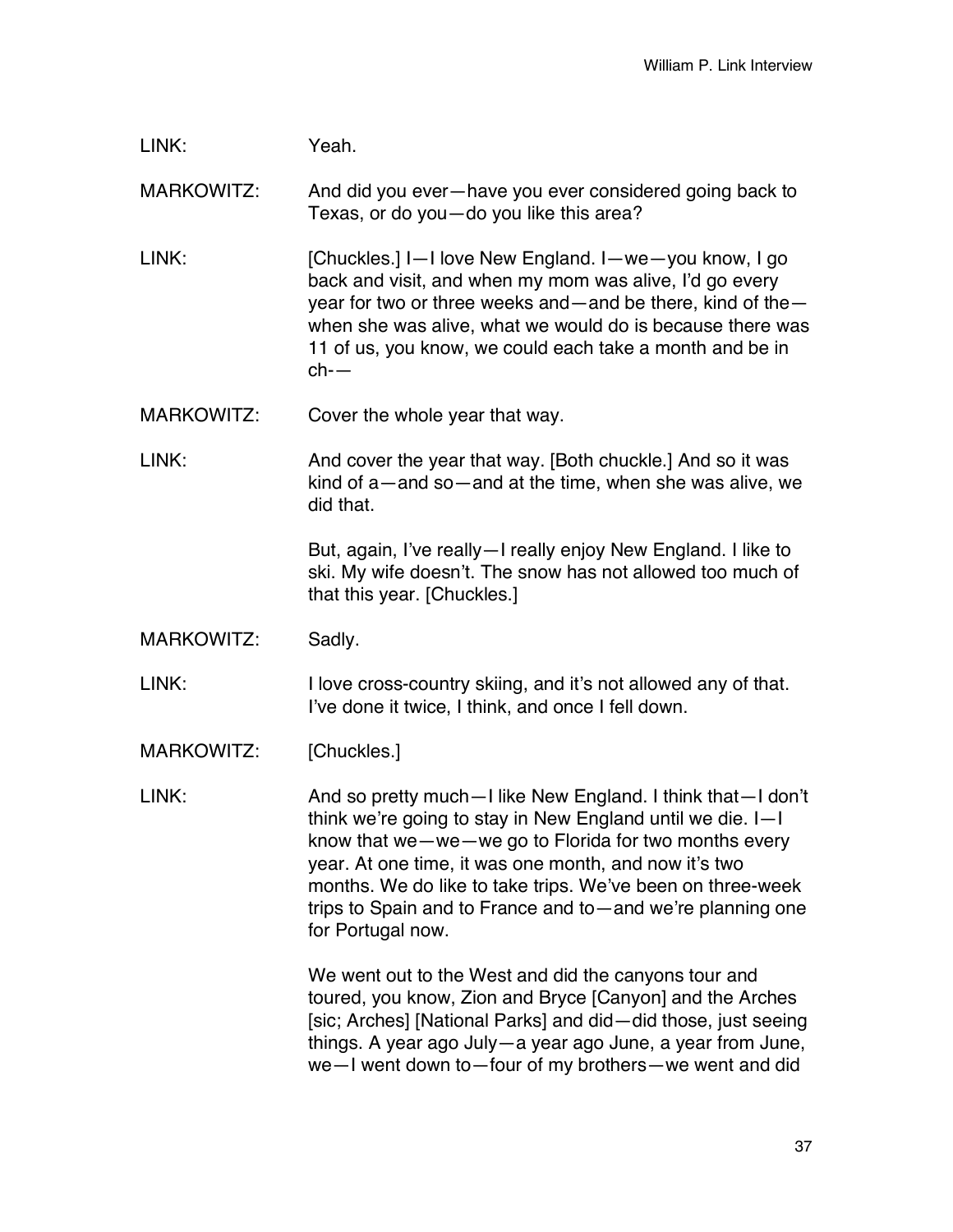the canyon—what is it? Chisos, I can think of all the Chisos Basins. It's the Bi- —Big Bend National Park.

MARKOWITZ: Oh. In Texas.

LINK: We went—we went to Big Bend and spent a week there, you know, just the four of us.

MARKOWITZ: Nice

LINK: One of them couldn't make it, but four of us did. We canoed on the Rio Grande [River] and hiked and did that kind of stuff.

> So just trying to—you know, there's still quite a bucket list of things to do and see. And—and I don't know how much longer that—because my—my travel agent is my wife.

MARKOWITZ: [Chuckles.]

LINK: She does all the planning and, you know, the rental places for everything for going to Portugal, this time, and so we'll we'll see how that goes. And, you know, as we get older, it's—you know, at some point in time, we know that we're not going to be able to continue doing it, but—my memory is not what it used to be. [Laughs.]

MARKOWITZ: Do you volunteer a lot up here? You said—

LINK: I'm—I volunteer one day a week at the riding aren- —at the riding stable, and that's—that's from my old south Texas roots.

MARKOWITZ: Yeah.

LINK: Because we lived on a ranch and I had horses all the time. I am—I volunteer at the association that we live in, Eastman [Community Association], so I do volunteer there. At this point, I don't know how much longer, but I'm the chairman of the environmental control committee there, and so tomorrow morning, 8:15, we go out and check out some places and stuff like that. Every week we have a team that goes out and looks at some of the changes that people want to make and see if they can be approved.